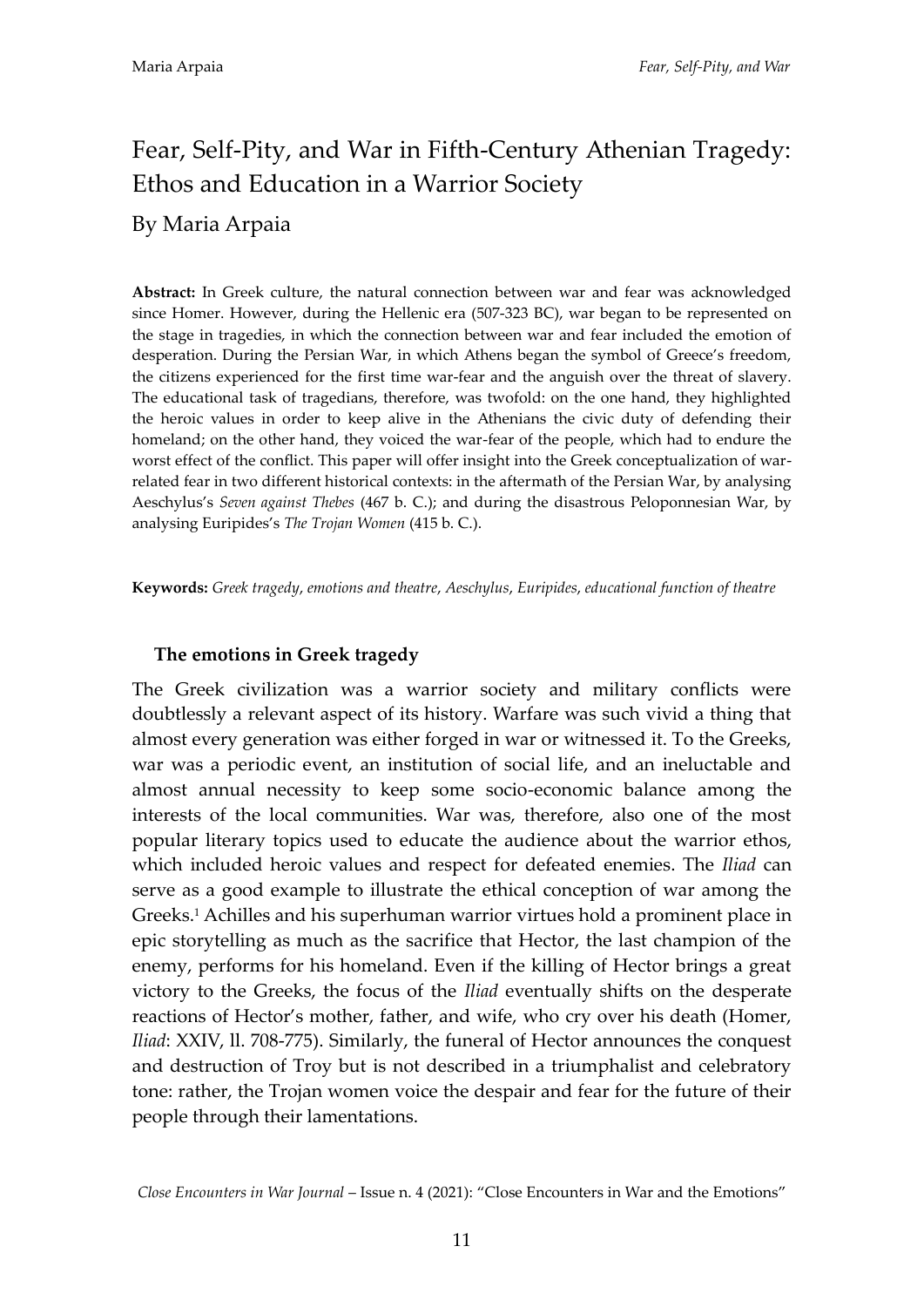The Athenians showed particular appreciation, inherited from the epic poem, for the universality of wartime suffering. Also by experiencing the grief and fear of their foes, they could explore their own emotions in wartime, which they mostly did through tragedy staged at Dionysus's theatre.<sup>2</sup> Beyond any doubt, theatrical performance intensified the empathic reaction of the audience towards the defeated enemy more than listening to the storyteller, also because the visual component of the tragic performance involved the spectators in a synesthetic experience. Greek tragedies often represented the emotive consequences of warfare, including the suffering of the characters and the fear of an uncertain future that the vanquished felt as they were confronted with the perspective of being deported from their homeland, either as slaves or as exiled.

To catch the educative scope of the above-mentioned tragic themes, it is necessary to take into account the pedagogic role of theatre in ancient Greek culture. The *mise-en-scène* of tragedies as a social event represented a way of bringing the community together and investigating topical and controversial matters that concerned society as a whole.

The theatrical performance was an occasion to permit the citizens to experience fear, pity and compassion in a safe way to develop self-awareness. These feelings were stimulated in the spectators by means of a sophisticated mechanism of identification based on displaying emotions on stage. In a crucial passage of the *Poetics* XIV, Aristotle reflects on the importance of involving the audience emotionally:

Pity and fear can derive from the visual (*opsis*), but also from the arrangement of the incidents itself, which is preferable and the mark of a better poet. For the plot ought to be so composed that, even without seeing a performance, one who merely hears what happens will shudder and feel pity as a result of the events – as indeed one would on hearing the plot of the *Oedipus* (14, 1453b 1-7).

Both seeing and hearing involve the formation of mental images and thus poetic speech alone without *opsis* – as Aristotle argues – is capable of arousing in the hearers the kind of emotion that will permit them to identify with the events on stage (Munteanu, *Grief*: 47 and 95-100). Aristotle's approach to emotion in drama and poetry focuses on the importance of *phantasia*, which means imagination, that the philosopher calls 'enargheia' or 'vividness' (*Poetics*: 1462a, 14-18). The quasi-pictorial representation of a stage, person, or event permits the hearer to form mental images out of a verbal narrative. In Greek narrative, there is no effective distinction between the effects of visual and verbal representation: both aspects possess great power of persuasiveness,

*Close Encounters in War Journal* – Issue n. 4 (2021): 'Close Encounters in War and the Emotions'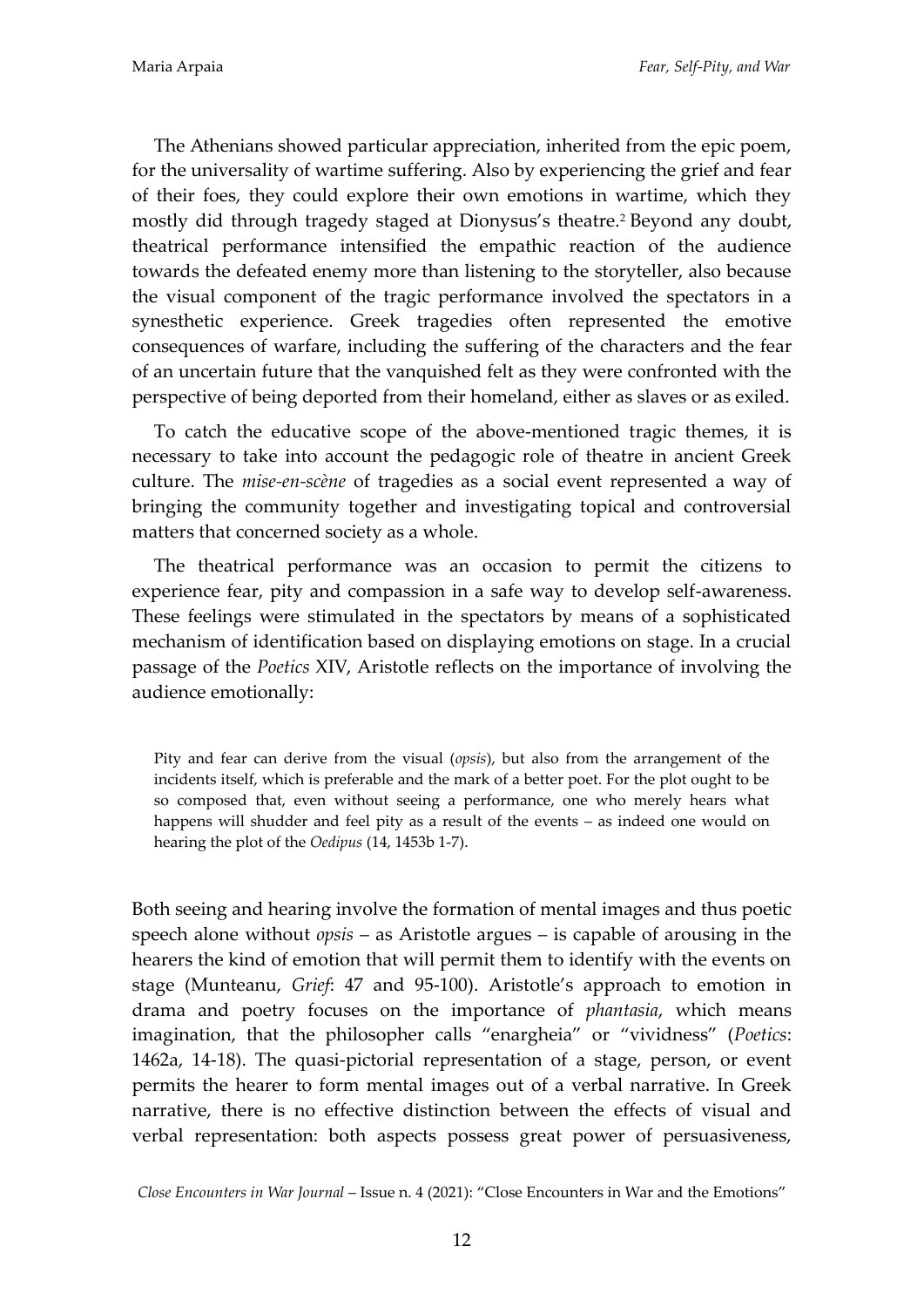engage *phantasia*, and emotional response.<sup>3</sup> Longinus, the author of *On the Sublime* (15, 1) underlines that *phantasia* is typically emotional: one feels something that a participant or an eyewitness would feel. The audience feel as though they were seeing the events through the eyes of the characters, but the characters' experience itself comes from the dramatist's imagination. We are in presence of a three-level identification with a very sophisticated process of 'emotive reflection'. By watching the drama, the audience identify themselves emotionally with the characters and, in turn, recreate sympathetically their firstperson perspective in their mind. The elicited audience's experience is not the same as the emotions of the characters imagined by the dramatist, though, because the spectators feel a derivative emotion, some sort of second-degree emotion. The audience's reaction mirrors the emotions embodied by the actors on stage but such perception must necessarily be different in nature because it is filtered through the audience's subjective emotional system. The audience are aware of being safe as to the events performed on stage and empathize with the suffering of the tragic characters. Thus, the spectators feel pity for the disaster that overwhelms the protagonist, and feel terrified before the heinous killings *as if* they were involved in the narrative contest, although they are not. This inevitable cognitive distance from the emotional context on stage marks an important effect on the educative aim of ancient drama. The tragic performance would solicit both the emotional and cognitive spheres. The emotional play of Greek tragedy focused on the audience's two-level reaction to the emotions performed on stage. <sup>4</sup> Only this kind of 'reflective feeling' could catch the similarities and the differences between self-perception and the otherperception and broaden the spectators' standpoint.

In the light of these considerations, one could therefore claim that the external audience of the ancient Greek dramas did not directly empathize with the first-person perspective of the characters: they are suffering on stage, while the spectator does not feel what they are feeling, but rather, as Gorgias states, 'a certain experience of their own' (*Encomium of Helen*, 9).<sup>5</sup> The characters may feel anguish or grief, but the audience would only feel fear and pity.<sup>6</sup> The tragic emotions of fear and pity are characteristic of a third-person point of view and typical of the bystander's response to suffering. Thus, empathy in ancient Greek drama rooted into an 'aesthetic emotion' provoked by the fictional representation on stage and filtered through the spectator's subjective emotions.

A guide to this complex and dynamic system of identification on stage was the Chorus, which not only participated and acted in the drama but also, intentionally or unintentionally, triggered fear and pity in the audience by showing the *choreutēs*' reactions to the events because they acted as internal

*Close Encounters in War Journal* – Issue n. 4 (2021): 'Close Encounters in War and the Emotions'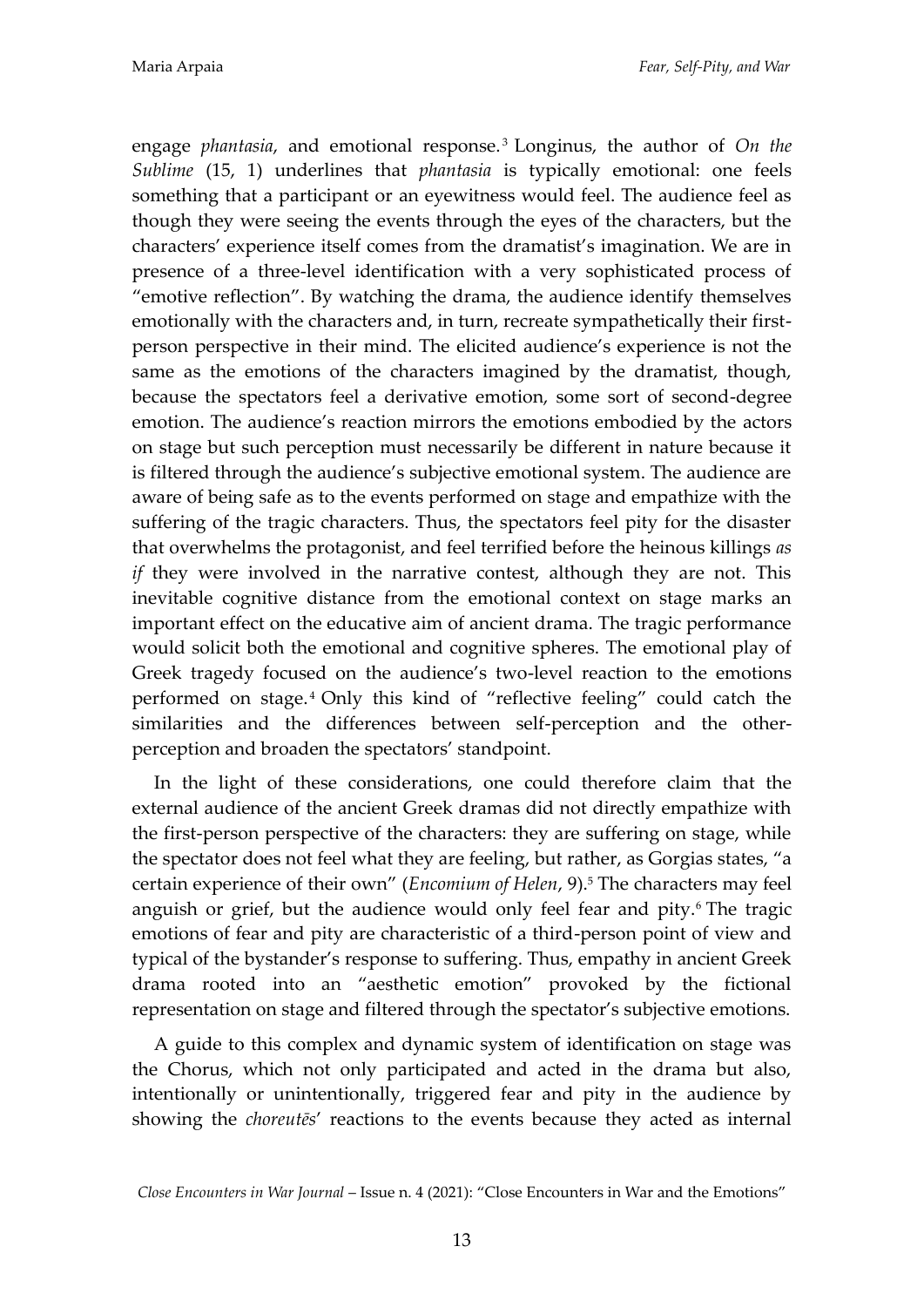spectators of the drama. The *choreutēs* usually embody marginal social groups (women, old men, or slaves) who are excluded from the political life of the community but are nonetheless emotionally involved in the storytelling, so their destiny is strictly connected with the lot of the main characters. In this way, therefore, the Chorus enjoys an apparently contradictory position: external to politics but internal to the plot. The socially marginal position allows it to have a bottom-up point of view on the actions onstage, as far as the Chorus voices the usually unheard social groups and their maxims of popular wisdom (*gnomai*). On the other hand, the emotional bond that the Chorus establishes with the characters encourages the empathic response of the audience.

The Chorus involves the audience in a synesthetic way by means of music, dance, and singing, and their performance is aimed at triggering a collective emotional response: so that the Athenian citizens may empathize with them as a community. The *choreutēs* become the physical, cognitive, and emotional link between the heroes in the drama and the fifth-century Athenian audience. The Chorus, therefore, guides the spectator through the tangle of tragical emotions by filtering, displaying, and expressing feelings as a bystander.

This participative feeling played a social and political function as far as it could foster a sense of attachment and connection both among the citizens and between these and the *polis* and could habituate them to thinking and feeling responsibly together. This also explains why the *choreutēs* constantly switch from the first person singular to the first person plural and backwards (from 'I' to 'we' and vice versa). Their perspective takes on the challenge of expanding the individual and collective standpoints and aims to cultivate individual and collective emotions as a whole.<sup>7</sup>

Moreover, such a civilisation as classical Greece makes the audience particularly receptive and open to common emotions experienced in a collective context, in which the citizens meet as members of a social group. It becomes clear that a collectively experienced emotion carries motivational and normative power. Thus, the Chorus becomes a paradigmatic institution that leads the audience to 'institutionalize' those emotions that are considered virtuous for a prosperous development of the city (such as religious respect for the deities and their inscrutable divine willpower, or the awareness of human limits) and to free themselves from those that are reputed prejudicial for the entire social body (such as uncontrolled emotions of fear or rage; arrogance and *hybris* against the deities, or flagrant breach of social and religious laws). By commenting on the events of the plot, the *choreutēs* address and shape the moral development of the citizens because they embody the voice of the community that educates its citizens to balanced emotional self-control.

*Close Encounters in War Journal* – Issue n. 4 (2021): 'Close Encounters in War and the Emotions'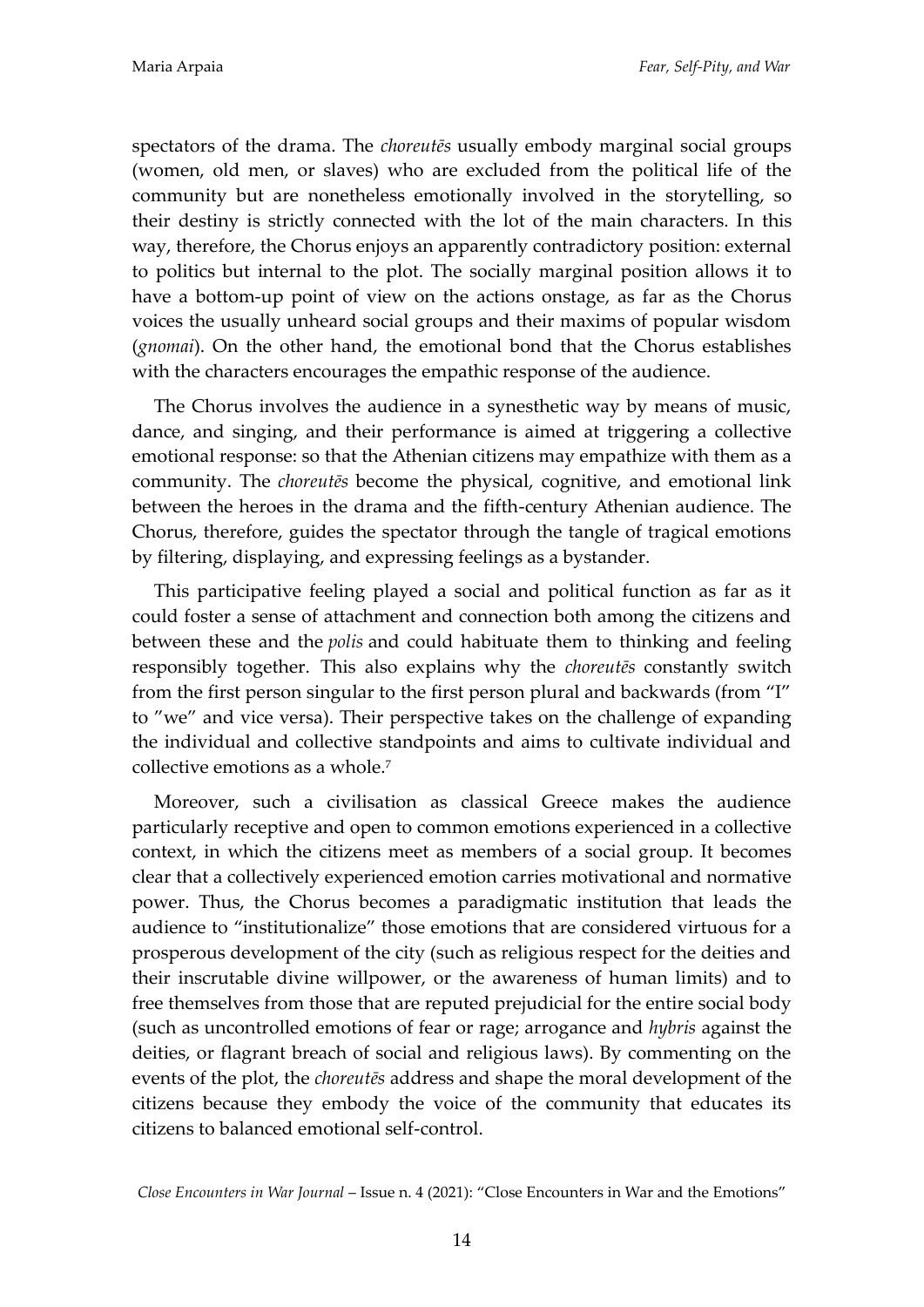To elicit this kind of 'spectatorial aesthetic', ancient drama requires narrative structures paradigmatically built to convey emotions,<sup>8</sup> a metaphorical vocabulary, and an emotional language, as well as a particular acting rhythm, which – in the case of the Chorus – becomes musical rhythm.

It is possible to recognise in Greek dramatic narration some linguistic and cultural patterns containing paradigmatic scenarios that elicit emotions accordingly. War stories represent a narrative pattern *par excellence* that should trigger pity and fear in a society so deeply rooted in warriorhood. I will now consider the 'emotion-triggering' paradigmatic structures of the Athenian tragedy by focusing on two pieces of work, namely *Seven against Thebes* by Aeschylus and *Trojan Women* by Euripides.

### *Seven against Thebes***: the ethos of warriorhood**

During the Persian war, Athens became the symbol of Greek freedom and the Athenian citizens experienced for the first time fear of being vanquished and the anguish over the threat of slavery. The educational task of tragedians, therefore, was twofold: on the one hand, they gave paramount prominence to the heroic values to enhance the people's civic and patriotic will to protecting their homeland; and on the other hand, they voiced the anguish and dread of the citizens who had to endure the direst effects of the conflict.

In Aeschylus's *Seven against Thebes* (467 BC), Polynices, Oedipus's son, invades his own homeland to remove his brother Eteocles from the throne. The two brothers have agreed to rule over the city in turn, but when Eteocles refuses to yield the throne and breaches the agreement Polynices allies with the lords of Argos and moves to war. Eteocles embodies the perfect ruler, and as he gathers all the best of his army, he plans the deployment of his troops with coolness, yet being aware that he will eventually fall in battle. On the contrary, the Theban maidens, who constitute the Chorus, are lost in despair as they barricade themselves in the city. The king rebukes them harshly and repeatedly for their words of fear and self-pity, accusing them of crushing the morale of the besieged. As Michael Gagarin has observed, the play 'does not present a conflict within Eteocles himself', as usually occurs in Greek dramas, in which the characters come to grips with their own inner demons, but 'between him and the Chorus' (*Aeschylean Drama*: 125).

The entire tragedy focuses on the problem of knowing what one should really fear: after Eteocles decides to meet his brother in battle, the Chorus weighs different fearful scenarios: the pollution stemming from fratricide; the consequences for the city if the enemies breach the gates; and the risk of being ab-

*Close Encounters in War Journal* – Issue n. 4 (2021): 'Close Encounters in War and the Emotions'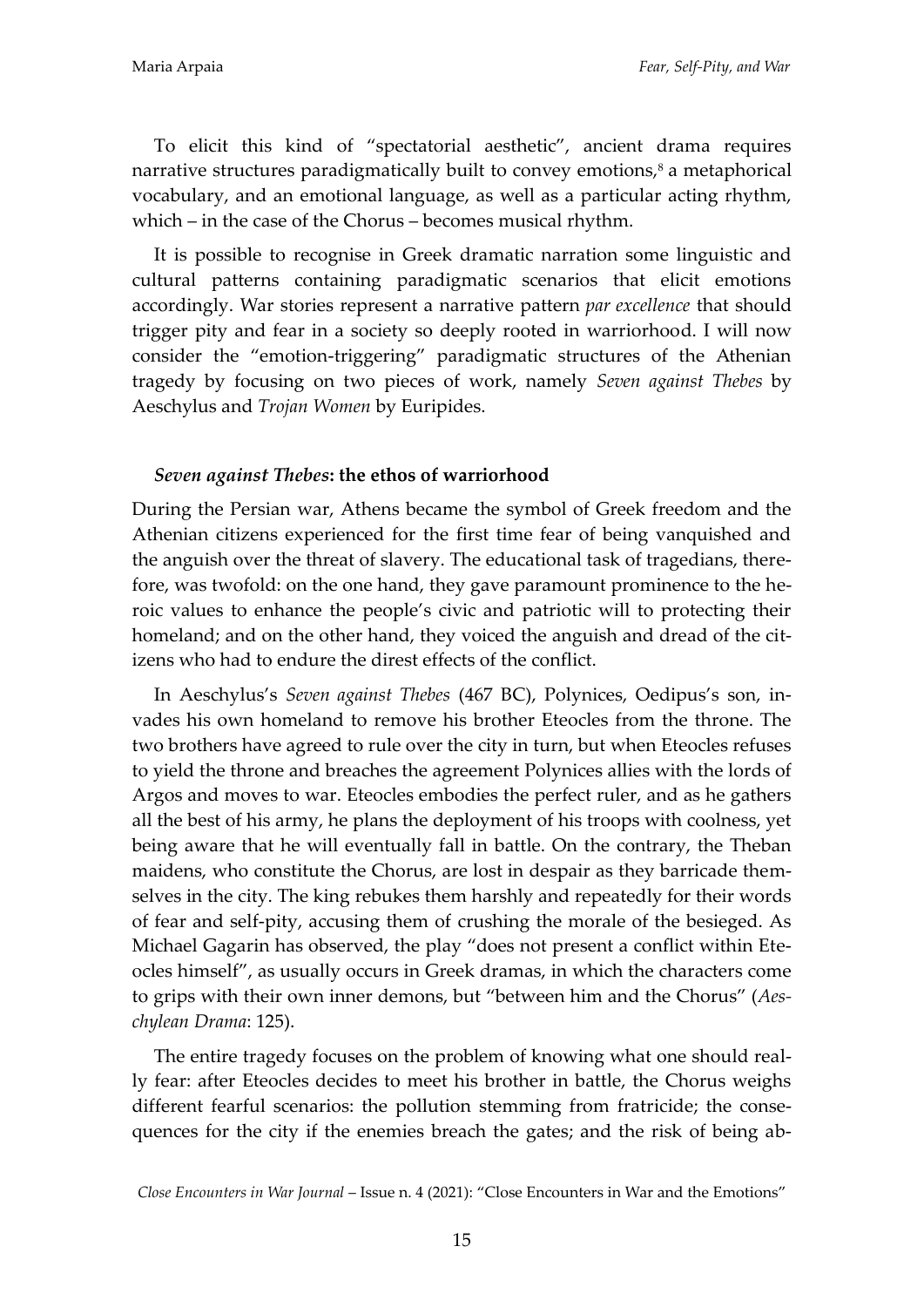ducted as slaves in case of defeat. Eteocles explicitly invites the women to repress any expression of fear, to trust in the citizens' deities (Aeschylus, *Seven against Thebes*: ll. 34-35), and to inspire courage in the soldiers, instead of frightening them with their lamentations (l. 270). The choice of the dramatist to set the play just before the beginning of the battle is strictly aimed at enhancing the role of fear in the entire drama. The imminent conflict is announced by the Scout, who has just described to king Eteocles what he saw "with his own eyes" (l. 41): seven heroes swearing the oath to destroy the city to the ground or die on the battlefield. The Scout emphasizes the urgency of the moment in an alarmed tone: soon the enemies will be at the city gates and their courage is compared to that of 'a lion with the war in his eyes' (l. 53). The Scout, therefore, incites the king to prepare for immediate reaction, using the nautical metaphor of a careful helmsman who should 'secure the city before Ares's blasts storm down upon it' (l. 63), before 'the wave of their army now crashes over the dry land' (l. 64). The metaphors of the city as a ship and the king as a good (or bad) helmsman are *topoi* of the Athenian theatrical language. However, what attracts my attention the most is the extension of this semantic field to the war theme. The war is represented as a storm sent by Ares and the army as 'a terrestrial wave' (l. 64) ready to rush down against the city with its squalls of war. The link between the war-related concept and the semantic of the water is here announced and will characterise the entire drama.

While the first reaction of the king is praying to the deities in a faithful attitude of submission, the Chorus' perspective sharply contrasts with the apparent calm and clarity of mind of Eteocles: as soon as the women appeared on stage, they cry in utter agitation. The rhythmic music of their entrance, played in a dochmiac metre and consisting of an increasing succession of short and long vowels, emphasises their aggravation (Visvardi, *Emotion in Action*: 149).<sup>9</sup> They 'cry for great sufferings' (l. 78) as the army has begun to approach. Nevertheless, although they cannot be eyewitnesses of the events like the Scout, their anguish builds as they hear the sounds of the enemy forces preparing for the assault:

In terror I wail loud cries of sorrow. Their army is let loose! Leaving camp,  $-$  80 look! – the mounted throng floods swiftly ahead. The dust whirling in the air tells me this is so – its message is speechless, yet clear and true. And now the plains of my native land under the blows of hooves send a roar to my ears; the sound flies 85 and rumbles like a resistless torrent crashing down a mountainside. (ll. 79-86)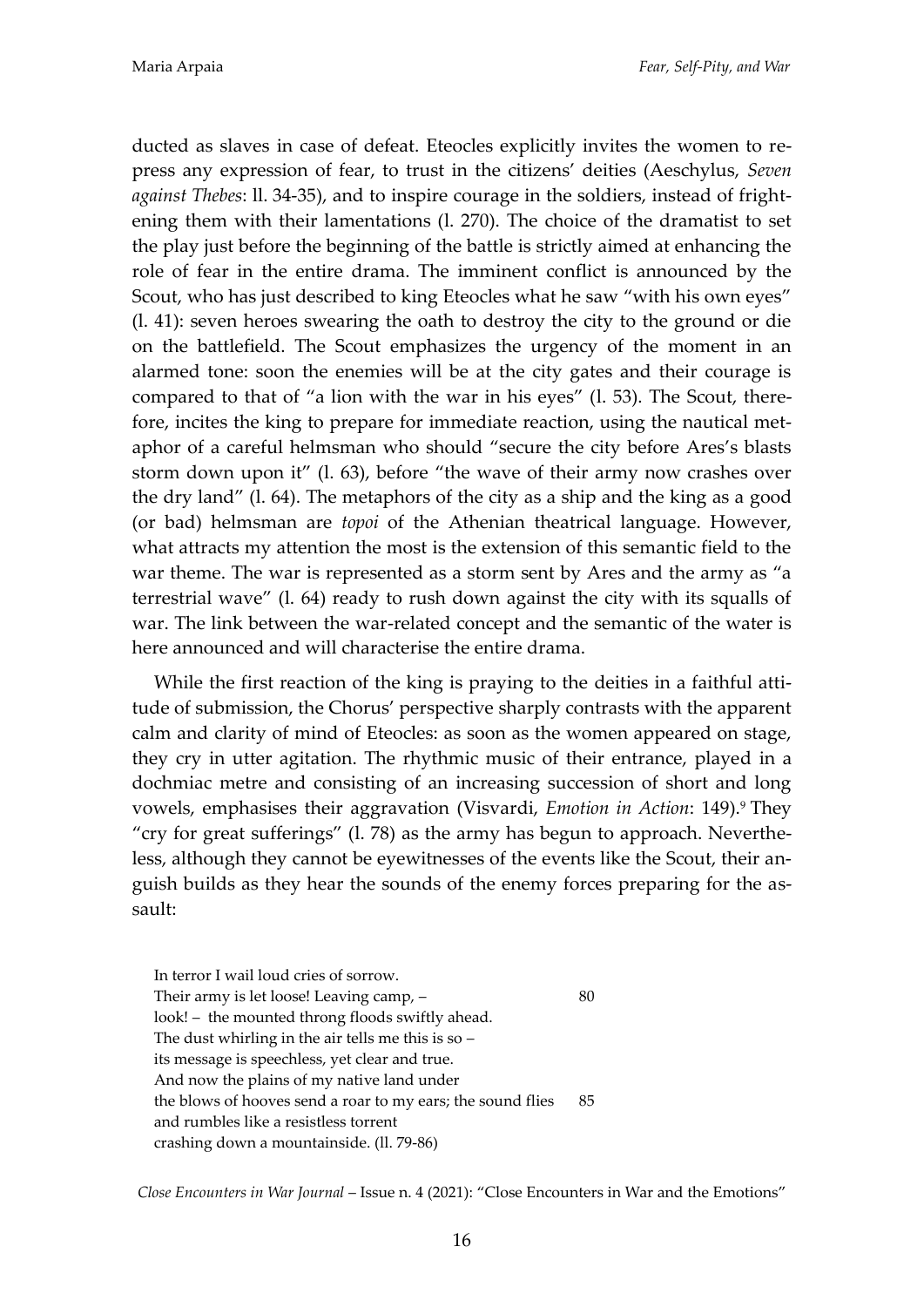The sounds and noises of war mostly suggest a vivid perception of the approaching enemy. The stomping of hooves seems a roar to the ears of the women (ll. 83-84); spears clatter (l. 100); and the bridles in the mouths of the horses rattle with a deadly sound (ll. 121-122): the hearing perception contributes to reproducing the well-known noises of battle that come to life on stage through the words of the Theban women.

They clearly envision and voice what they hear and see in their minds. Synesthetic expressions (e.g. 'I see the clash', l. 104) and the detailed description of several battle aspects also enhance the overlapping of sight and hearing: the hubs of the chariots creaking beneath the axles load (ll. 151-153), a hail of stones striking the battlements from afar (ll. 158-159), the shaking of spears (l. 155), and the bronze-bound shields (ll. 160). <sup>10</sup> These aural and synesthetic images permit the audience to experience the terrifying atmosphere of the siege. This kind of 'enargeia' intensively involves the emotional sphere of the spectator, making them believe they can really see the enemy army approaching and thus reexperience the same fear that they probably felt during the Persian assault on Athens, when the Persian king Xerxes took over the Acropolis and burned it, destroying all its sanctuaries and temples. In ancient drama, the plot is often set in a city different from Athens: this theatrical expedient was necessary to create some distance from the themes of the tragic performance. Such a spatial distance provoked cognitive and emotive distancing, thus permitting the audience to face important and painful local issues but by seeing them unfold in another city, that is, in another community. Thebes, in particular, was a sort of 'body double' of Athens, something like a mirror in which the Athenians could observe the dynamics of their own political and social life (Zeitlin, *Thebes:* 144- 145). Thus, in Aeschylus's tragedy, Thebes becomes an image of Athens besieged by the Persians just thirteen years before (Ieranò, *Introduzione*: xii).

Among the auditory effects, the 'barbaric' racket of the Argive army stands out (Aeschylus, *Seven against Thebes*: l. 463) as typical of foreign people who speak incomprehensible idioms, an uncanny contributing factor to the spread of terror. This reference to a non-Greek speaking invader eventually makes the emotive role of the Chorus' laments manifest, i.e. re-enacting the memory of anguish and fear experienced during the Persian assault. The maiden's cries of fear, mixed with the clash of distant weapons, accompany the description of the battle: the sounds of war from the outside combine with the fearful weeping within the city to convey a feeling of total confusion. To intensify the emotive mood of the performance, the metaphors of water – already used by the Scout – resound to express the devastating force of the war. As the Chorus perceives it,

*Close Encounters in War Journal* – Issue n. 4 (2021): 'Close Encounters in War and the Emotions'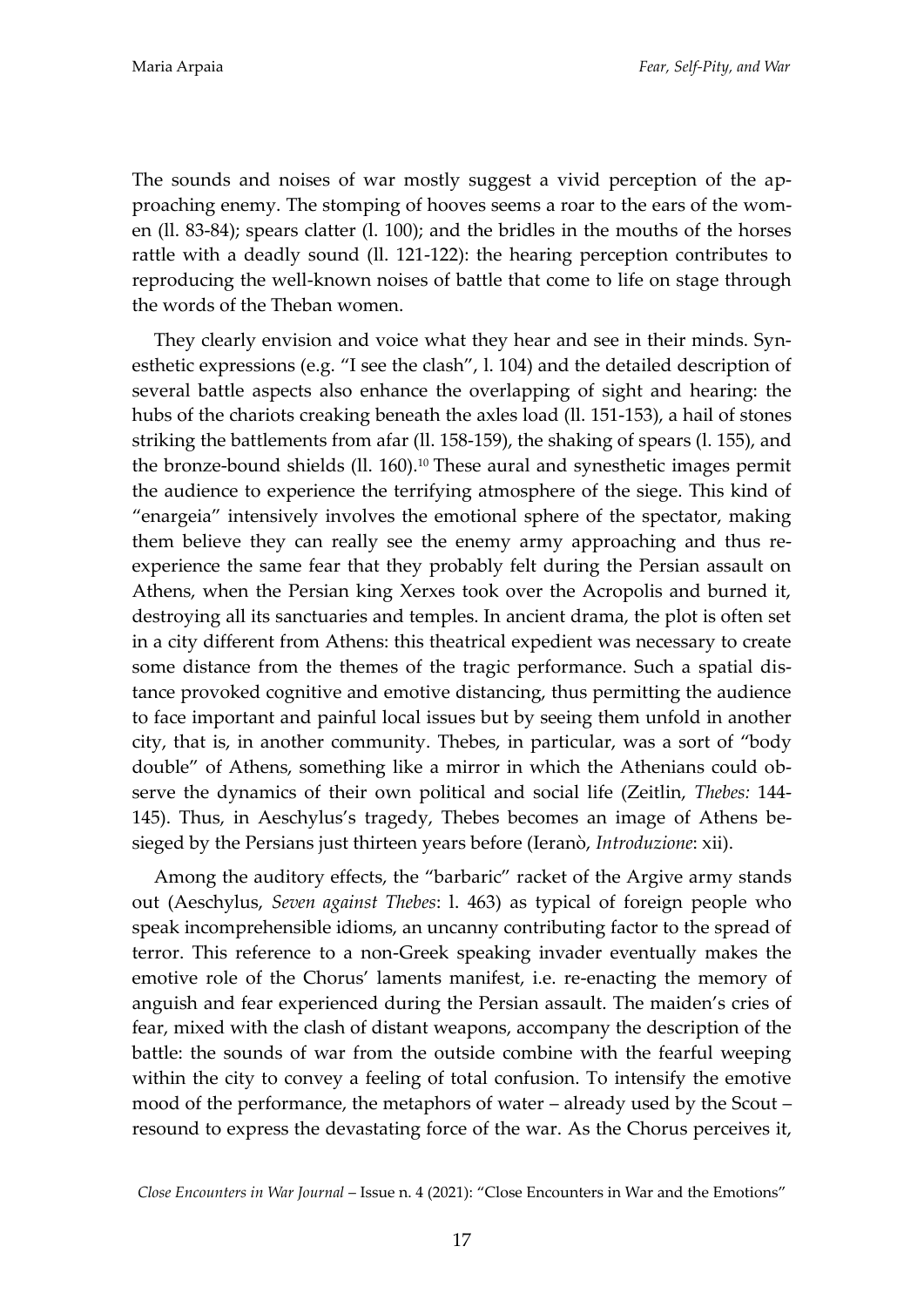the noise of the horses' hooves recalls the roaring sound of an irresistible mountain torrent (l. 84), and the lined-up army ready for the battle resembles a 'wave of men that breaks loudly over the city, raised up by the blasts of war' (ll. 114-115). Again, in the crucial moment of the choral lament, when it becomes clear that Eteocles has to fight against his brother, the Theban maidens comment: 'Now it is as if a sea of evils pushes its swell onward. As one wave sinks, the sea raises up another, triple-crested, which crashes around the city's stern' (ll. 758-760). Finally, when the city is safe, the Scout declares: 'The city enjoys fair weather and has taken on no water even though it has been buffeted by many waves' (ll. 795-796). All these maritime images contribute to deanthropomorphise warfare, reducing it to a natural phenomenon, which means something that is basically out of human hands. The war strikes like a storm sent by Ares and the king, in whose hands rest all hopes, cannot do anything without praying to the deities for their favour, to which both Eteocles and the Chorus commit themselves (ll. 69-77; and 265-270). Although Eteocles shares with the Chorus the awareness of the unpredictability of war, which strikes on humanity just like a storm, his reaction to the maidens' cries is violent. By calling them 'insufferable creatures' (l. 182), the king reacts vehemently against them and the entire female gender. According to him, their lamentation endangers the *polis* (l. 190) because by clamouring and running through the city, these cowardly women let 'the wave of war' rush inside the walls, thus inevitably transmitting their terror to the citizens.

Eteocles, who wants to represent himself as a 'good city's chief', encouraging and supporting the citizens during difficult moments, strives to control the circulation of fear in Thebes. In Thucydides's *The Peloponnesian War* (2, 60, and 4), also Pericles is depicted as particularly concerned with the fear of his fellow citizens during the Peloponnesian War, and in his discourse he points to the fact that excessive focus on private fear and anger deprives the Athenians of the ability to consider communal safety. Because uncontrolled fear robs people of their capacity to think clearly and make plans and decisions, it is needed to keep fear below uncritical levels. Eteocles's reaction to the wailing maidens reveals the crucial role of the Chorus in influencing emotionally the social community, both the Theban citizens within the drama and the Athenian audience sitting in the theatre. By voicing and enacting fear, they also generate a similar reaction that spreads among the citizens: the king, therefore, asks the Theban women to keep quiet (Aeschylus, *Seven against Thebes*: l. 250) because they are anticipating a disaster that will not eventually occur. However, despite his request, the women keep on crying as they fear slavery once their city has been destroyed.<sup>11</sup> Rape and slavery were fearful plagues for any woman after an invasion: to be carried away from their homeland and enslaved to another city,

*Close Encounters in War Journal* – Issue n. 4 (2021): 'Close Encounters in War and the Emotions'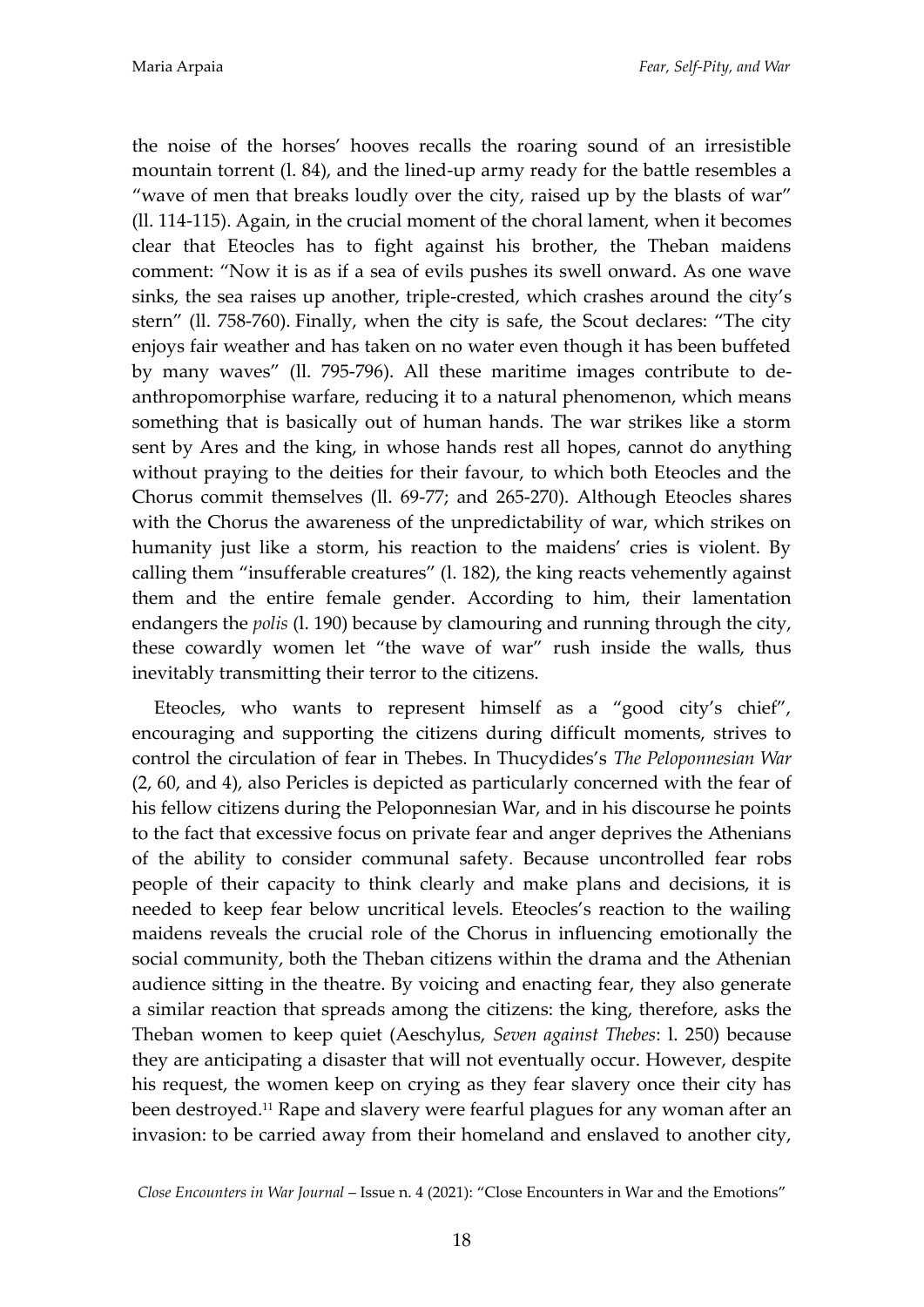submitted to a savage master, was the most painful lot for women. In the first stasimon, thus, the Chorus enact the most-feared destruction of the city, dramatizing the enslavement of the women, who are taken away, dragged by their hair, their clothes being torn after their men have been slaughtered and the crops destroyed and devastated (ll. 321-333):

| It is a great cause for grief to hurl a primeval city  |     |
|--------------------------------------------------------|-----|
| to Hades in this way, quarry and slave of the spear,   |     |
| ravaged shamefully in the dusty ashes                  |     |
| by an Argive man through divine will.                  | 325 |
| And grief, too, to let the women be led away captive - |     |
| ah ah! – young and old,                                |     |
| dragged by the hair, like horses,                      |     |
| with their cloaks torn off them.                       | 330 |
| A city, emptied, shouts out                            |     |
| as the human booty perishes with mingled cries.        |     |

The maidens have not yet been taken captives and yet their lament features the same themes of traditional songs of captive women, including codified metaphors, pathetic expressions, and the image of the enslaved girls degraded to beasts and roughly dragged away like horses (l. 328) by their new masters.<sup>12</sup> The very *polis* is identified with its women and depicted as a young maiden enslaved by the conquerors (ll. 321-322): as the women go away into captivity, the entire city cries out in despair (l. 331). Explicit terms referring to fear – the anaphor of the substantive 'grief' (ll. 321 and 326) and their exclamation of anguish ("ah! ah!",  $\lambda$  1. 328) – constitute the basis of self-pity. Their premature lament intensifies the fearful atmosphere of the tragedy and consequently triggers the empathetic response in the spectators, who feel horror and pity for the doom of the vanquished women.

## *Trojan Women***: the desperation of the vanquished**

Choruses of captive women are relatively common in Greek tragedy.<sup>13</sup> One of the most emotionally intense cases is doubtless Euripides's *Trojan Women*, performed in 415 BC during the historical conflict between Athens and Sparta. This drama forces the audience to ponder the repercussions of war through the lament of the Trojan women captured by the Greeks. In contrast to the traditional structure of tragedy, all kinds of conflict among the characters here disappear. Onstage, moreover, no significant contemporary action unfolds, for all that matters as to the plot has already happened. Troy has fallen, the Greeks

*Close Encounters in War Journal* – Issue n. 4 (2021): 'Close Encounters in War and the Emotions'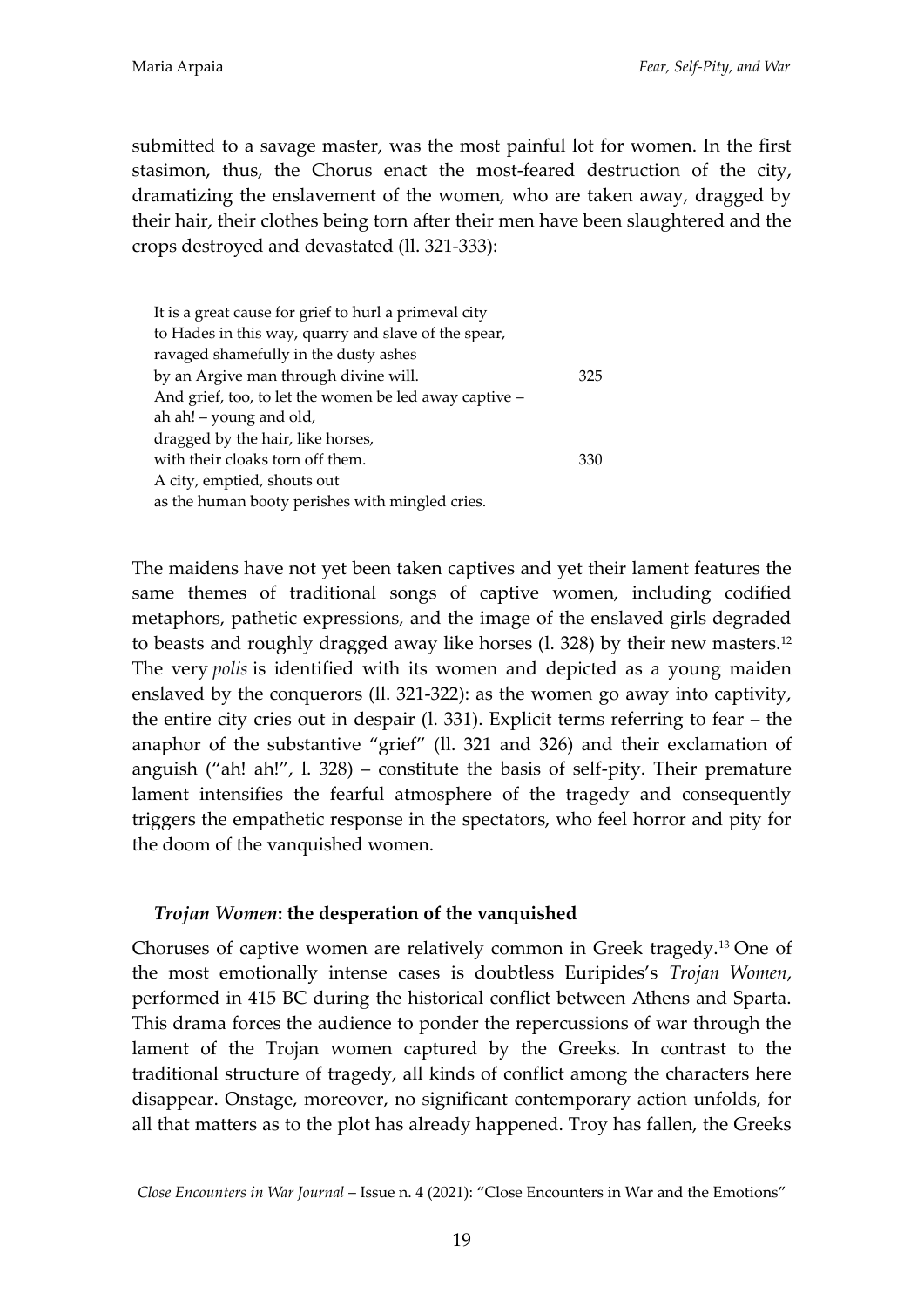have devastated and burned the city, and slaughtered all the Trojan heroes on the battlefield. Only the women still live among the smouldering ruins of the city and wait for their bitter destiny to unfold. The narrative structure is composed by the juxtaposition of single pictures of desperation. Each woman takes part in the lamentation, expressing her grief and fear of the future: Cassandra, possessed by Apollo, dances her foolish dance short before being deported as a slave by Agamemnon, chief of the Greek army. Andromache, Hector's widow, laments the forthcoming slavery that she will have to endure under the rule of Neoptolemus, son of the much-hated Achilles, who slain her husband. Among them, Hecuba stands out, the ancient queen of Troy, who could not help but witness the destruction of her homeland and the death of her young sons and husband. The Chorus consists of other Trojan women who share the same destiny of slavery and are still waiting to know their future destination.

In the *parodos*, the initial song of the drama, the Trojan women emerge from the tents in the enemy camp, summoned to be informed about which Greek heroes will soon become their masters:

[Antistrophe 1. Half-chorus B *Oimoi!* Terrified I left the tents of Agamemnon when I heard you, Queen. Have the Greeks decided to kill us? Or are the sailors about to set sail, 180 Manning their oars on the sterns of the ships?

Hecuba O daughters, my sleepless soul Is filled with terror.

Half-chorus B Has some Greek messenger come? To whom am I assigned To serve as a miserable slave? 185

Hecuba You won't have long to wait for decisions.

Half-chorus B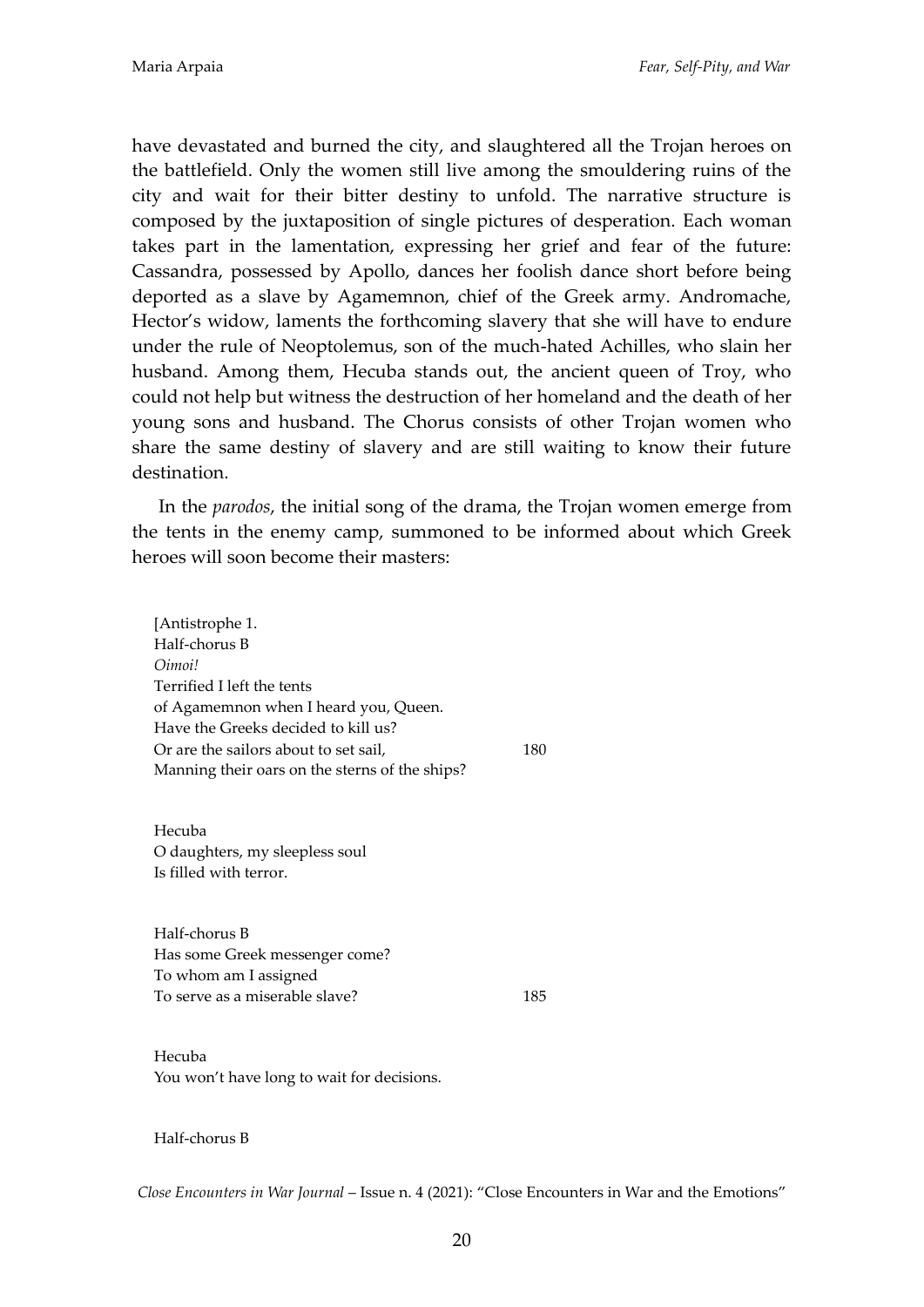*Io! Io!* What Argive, or man from Phthia, Or islander, will take me far from Troy 190 To a life of misery?

Hecuba *Pheu! Pheu!* Where will I, an old grey woman, Go to be a slave? A useless old drone, Stand-in for a corpse Pale ghost of the dead? *Aiai! Aiai!* Will I be a doorkeeper, Or nurse to some child, 195 I, who has honoured as Queen of Troy?

(Euripides, *Trojan Women*: ll. 176-196)

The Chorus is divided into two half-Choruses that dialogue with Hecuba, condoling and amplifying her grief through their own. No harmonic discourse, no gnomic utterance, or moral teaching come from the Chorus: their voice is interrupted and fragmented by sorrow and fear that permeate the entire drama. The Chorus' function onstage consists in highlighting the despair and anguish of the characters, using an interactive form of lamentation (such as the painful alternation of short questions and answers between Hecuba and the Semi-Chorus B, that increases the *pathos* of the dialogue) and accompanying their suffering with exclamations of grief or unarticulated interjections (ll. 176; 186; 190; and 193), and with words of commiseration for their communal lot.

The *Trojan Women* describes a scenario that resembles a modern humanitarian crisis and depicts the feelings and grief of displaced people, especially women, seeking refuge from war and annihilation. Through an indepth analysis of the lexicon of the play, one sees that the prominent pattern is a 'us vs. them' dynamic. The master-slave scenario is evoked by the repetition of the root δουλ<sup>\*</sup> ("slave") when referred to women, and δεσπότ<sup>\*</sup> ("master") when referred to men. Most of the verbs referring to the male characters are expressed in the active voice, while the women are frequently the passive recipients of the victors' actions (e.g. "to be allocated", l. 29; "dealt to", l. 32; 'reserved', l. 33; 'classified', l. 35; 'was slaughtered', l. 40; 'will be forced', l. 43; and 'we are taken', l. 1310).

The Trojan women are dehumanised and deprived of their free agency. Such

*Close Encounters in War Journal* – Issue n. 4 (2021): 'Close Encounters in War and the Emotions'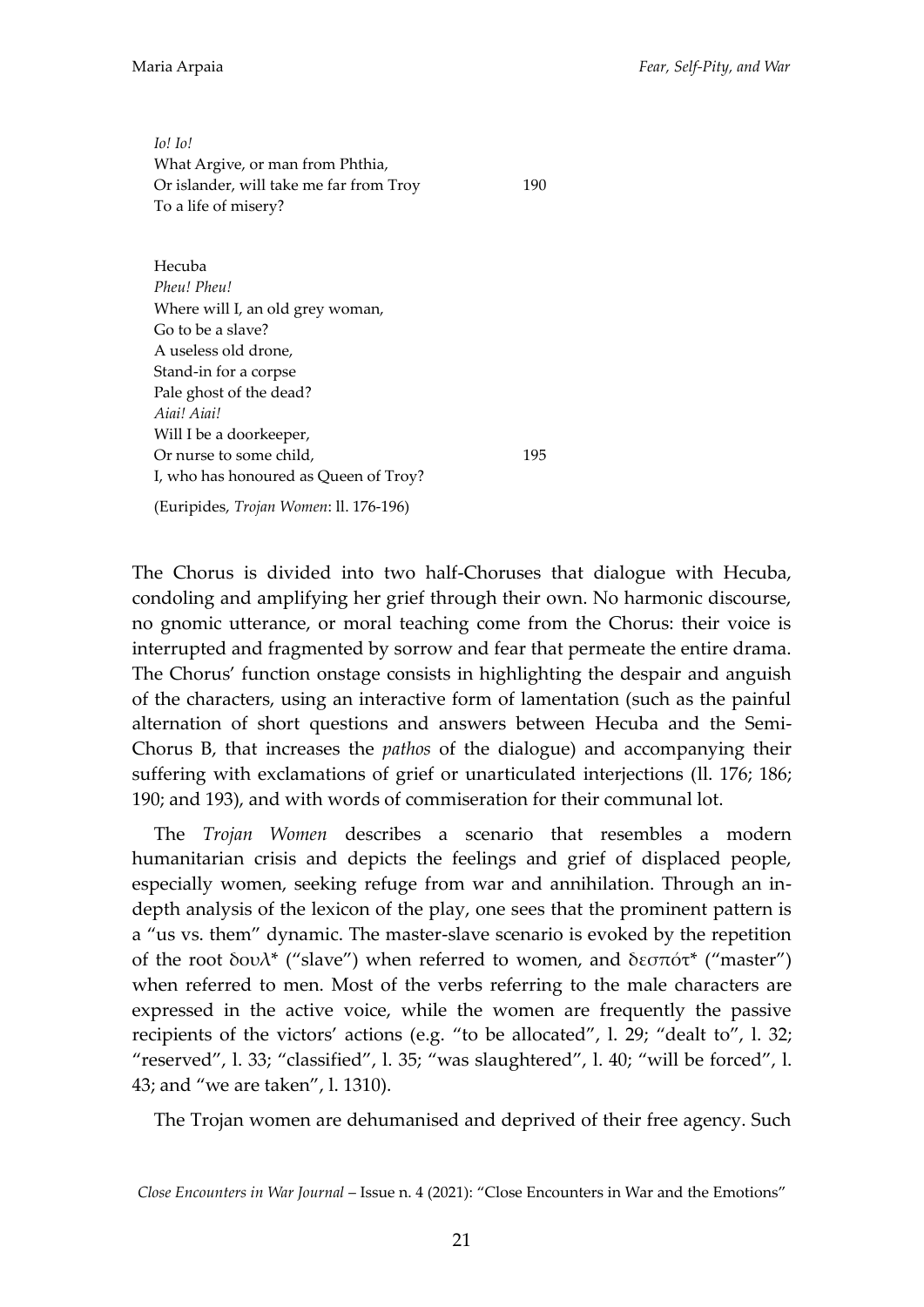a process, perpetrated at the hand of the Greeks, who can decide what treatment the vanquished should receive, consists in objectifying human beings. As Finley states, indeed, we can define slavery as "the status in which a man is, in the eyes of the law and public opinion and with respect to all parties, a possession, a chattel, of another man' (Finley, *Economy and Society in Ancient Greece*: 97).

The slavery pattern is a coral-theme in this drama, and the Chorus plays an extra-ordinary role because the *choreutēs* lose the organic expression of their thoughts and, as a consequence, their educative function, becoming just a dialogical counterpart of the protagonists' sorrow (De Benedetto, *Euripide*: 223- 238). To well comprehend this new choral narrative, it is necessary to view the composition of the *Trojan Women* in light of its contemporary historical events. From 431 until 404 BC, Athens waged the Peloponnesian War. In 416, Athens and Sparta engaged in different efforts to secure an alliance with the island of Melos, but when the Melians refused to become a tributary state under the rule of Athens and opted for remaining neutral, the Athenians responded violently. Thucydides portrays the brutality of Athenian troops in exerting their supremacy over the Melians: 'They killed as many of the Melian men as they were able to capture, whereas they enslaved children and women' (Thucydides, *The Peloponnesian War*: 5.116.4). Whether the Melian episode prompted the *Trojan Women* is an object of debate,<sup>14</sup> but the issue might be superseded by considering that Athens was indeed at war and that episodes of such kind were the normality, for the time being.<sup>15</sup>

After transforming the Delian League into the Athenian Empire, the Athenians became sackers of cities and captors of women and children. They systematically subjugated those cities that revolted, rejected forceful alliances, or refused to provide troops for the Athenian armies in the Peloponnesian War. Modern critics have often interpreted Euripides's dramas about the Trojan war (such as *Andromache* or *Hecuba*) –the *Trojan Women* in particular – as a protest against the Peloponnesian War (Duè, *The Captive Women's Lament*: 107).<sup>16</sup> This play, after all, was produced in 416, in concomitance with the destruction of Melos and the disastrous Sicilian expedition.<sup>17</sup> While such a reading may be far too simplistic, it is unquestionable that after the end of the Periclean regime Euripides's dramatic production lost progressively contact with contemporary politics (Di Benedetto, *Euripide*: 190-192). The dramatist mostly disapproved of the demagogues, who were inapt to guide the citizens through mindful and moderate political choices. Euripides had always defended the democratic principles and supported the Periclean program, which aimed to make Athens and its empire powerful. But when democratic life ceased to be guaranteed

*Close Encounters in War Journal* – Issue n. 4 (2021): 'Close Encounters in War and the Emotions'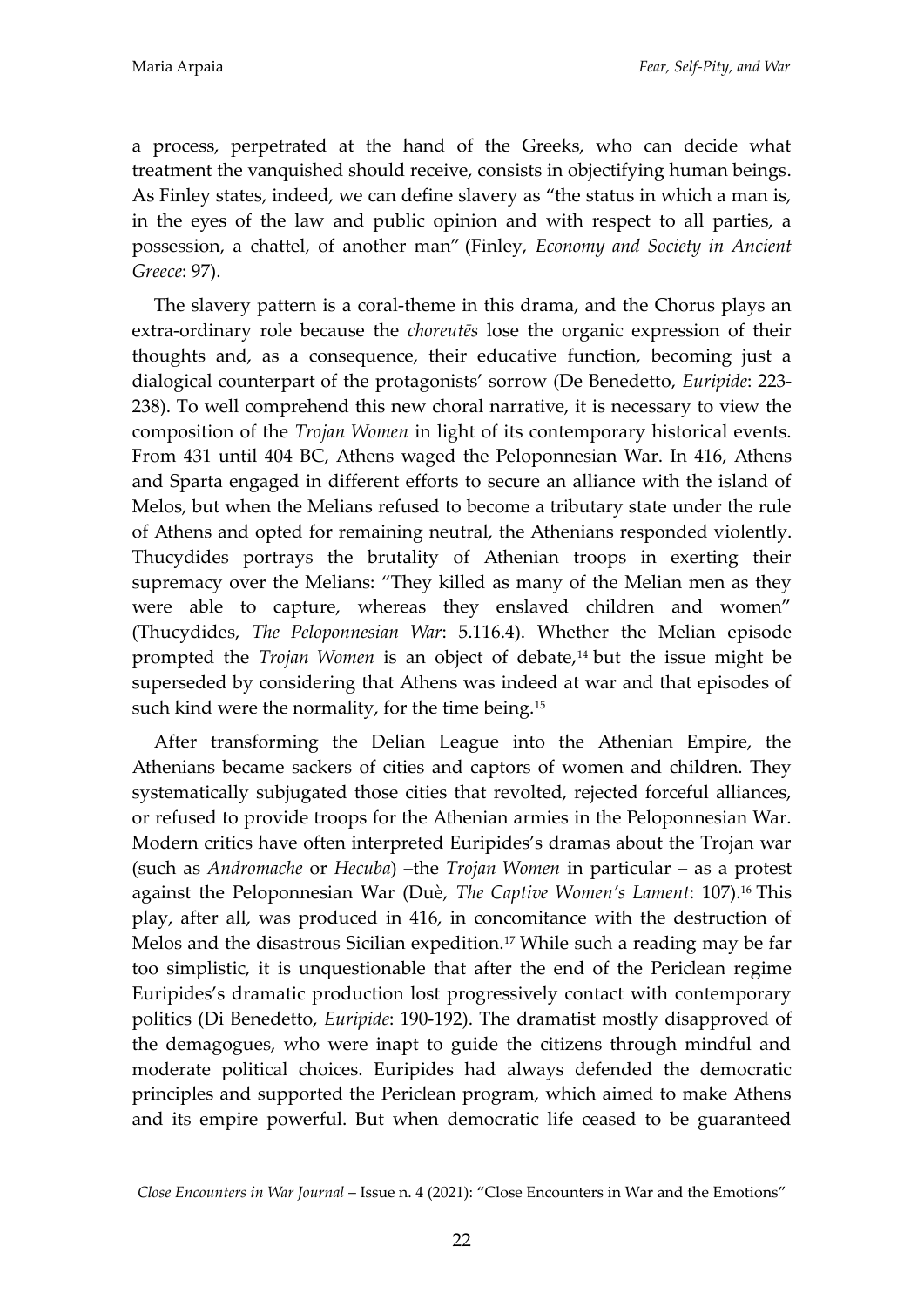because of demagogical abuse of power, he decided to exclude the political themes from his plays. His works, dating to the later part of the Peloponnesian War, focused on a nostalgic desire for peace, repeated requests for an armistice with Sparta, and a sincere rejection of all kinds of violence. His aim became to show on stage the cruel consequences of war: the desolate ruins that remain on the battlefield, the mourning of the fallen warriors, and in particular the desperate condition of women, who were exposed to rape and slavery. The Trojan past became a sort of mirror of the contemporary military events and the emotional force of the laments of the Trojan women played a paramount role on stage.

It is now important to establish on what level the Athenians were supposed to relate to them. Edith Hall has observed that Troy, exactly like Thebes, 'functioned as a mythical prism through which the fifth century refracted its own preoccupation with military conflict' (Hall, *Introduction*: ix). Over the course of its history, Athens seems to have maintained a complicated relationship with the Trojan war. In sixth-century Athenian literature and art, the fall of Troy was depicted as a great sacrilege at the hands of the Achaeans, who perpetrated many atrocities.<sup>18</sup> The sack of Troy was even represented on the Parthenon metopes. According to Ferrari, the Athenians would identify themselves more with the conquered Trojans than with the victorious Achaeans, as a reminder of the sacrilege committed by the Persians in Athens in 480 BC (Ferrari, *The Ilioupersis in Athens*: 126). The ruins of Athena's temples that had been burned down were incorporated into the new program for the building of a new temple of Athena, the Parthenon, in imperishable memory of the Persian sack, which is the reason why the plundering of Troy was illustrated on the Parthenon itself. The Parthenon's sculptures could be interpreted not only as an emblem of victory over the Persians, as most scholars retain, but they could also invite to compare the Persian invasion and devastation of Greece to the Greek invasion and destruction of Troy. In the fifth century BC, on the contrary, Euripides identifies in his tragedies the Athenians with the Achaeans – who pillaged and destroyed Troy – and forces his audience to reflect on the dramatic consequences of the Athenian's aggressive politics in the contemporary Peloponnesian War.

In this drama, not only the Trojans and other captives are presented sympathetically, but the Trojan women are even depicted as morally superior to the Greeks who enslave them.<sup>19</sup> An emblem of that is the cruel behaviour towards Astyanax, the only child of Hector and Andromache and last heir to the throne of Troy, who, although still an infant, is taken away from his mother's arms and cast from the city walls into his death:

*Close Encounters in War Journal* – Issue n. 4 (2021): 'Close Encounters in War and the Emotions'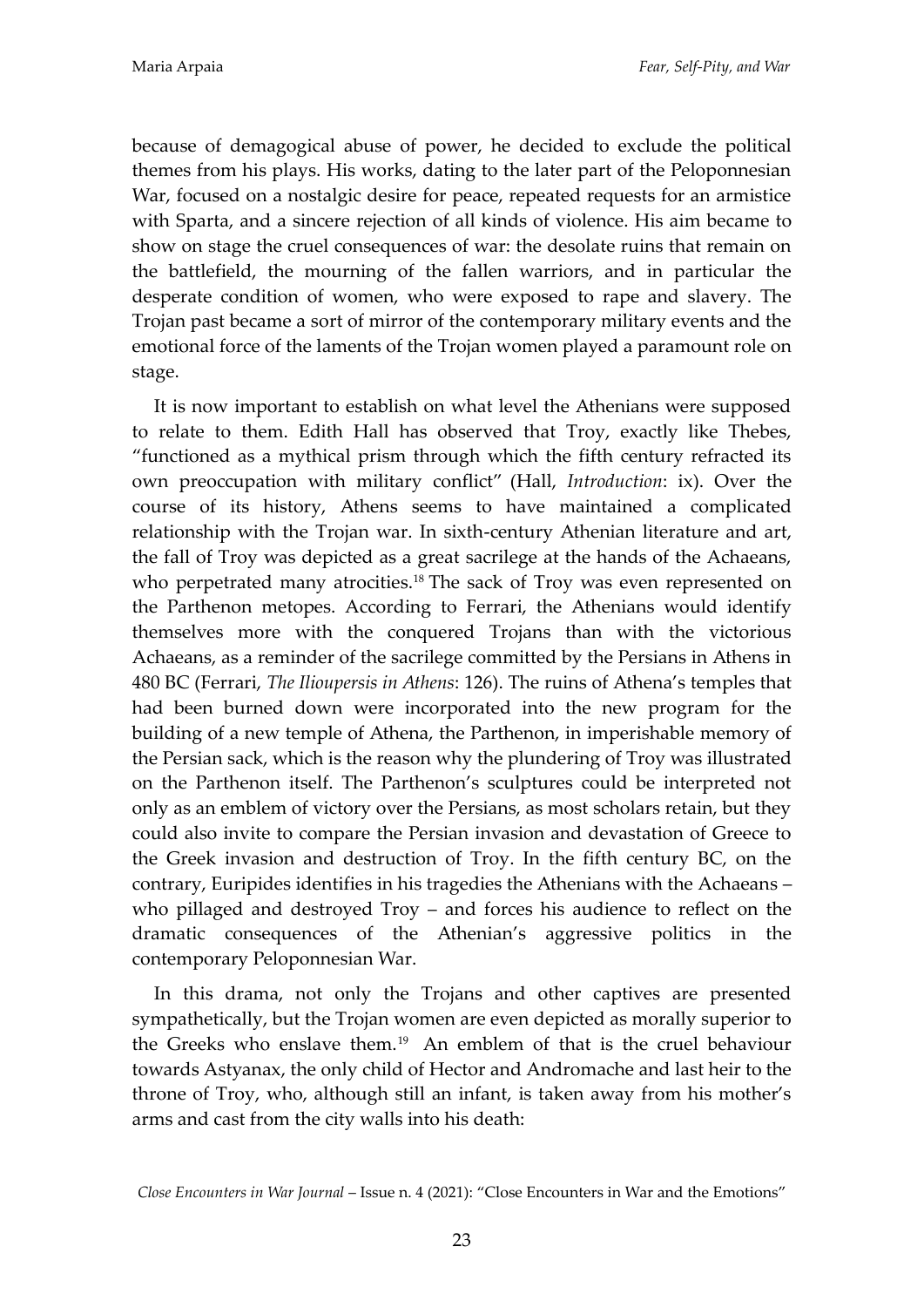Talthybius He must be thrown from the towers of Troy. Accept it. You'll be wiser for that; don't stand in the way. But bear your pain like the great lady you are And don't imagine that you have any power To change this: you don't. You are powerless; just look around! Your city is destroyed and your husband is dead; you are a slave; We can easily deal with a single woman. So I do not want you to fight. Nor do anything to incur anger, nor call down any curses on the Greeks. [...]

Andromache [...] Oh you Greeks you have found torture worse than any barbarian's! Why do you kill this child who has never done you any wrong?

(Euripides, *Trojan Women*: ll. 725-734; and 764-765)

The messenger's pragmatic piece of advice about the adequate behaviour that Andromache should keep after hearing the terrible destiny of her child is an echo of the well-known Melian dialogue reported by Thucydides:

Melians: And how could it be just as good for us to be the slaves as for you to be the masters?

Athenians: You, by giving in, would save yourselves from disaster; we, by not destroying you, would be able to profit from you.  $[...]$ 

Melians: Then surely, if such hazards are taken by you to keep your empire and by your subjects to escape from it, we who are still free would show ourselves great cowards and weaklings if we failed to face everything that comes rather than submit to slavery.

Athenians: No, not if you are sensible. This is no fair fight, with honour on one side and shame on the other. It is rather a question of saving your lives and not resisting those who are far too strong for you.

(Thucydides, *The Peloponnesian War*: 5.92-93; and 100-101)

In the words of the Athenian messenger 'the law of the strongest power' rules, just like in Thaltybius's advice to Andromache. "The strongers do what they have the power to do and the weakers accept what they have to accept" (5.89), the ambassador says to the Melians, summarising the ideas of supremacy on which the Athenian empire rested.

The disapproval of this kind of demagogic politics also becomes clear as Andromache capsizes the epithet 'barbarian', explicitly accusing the Greeks of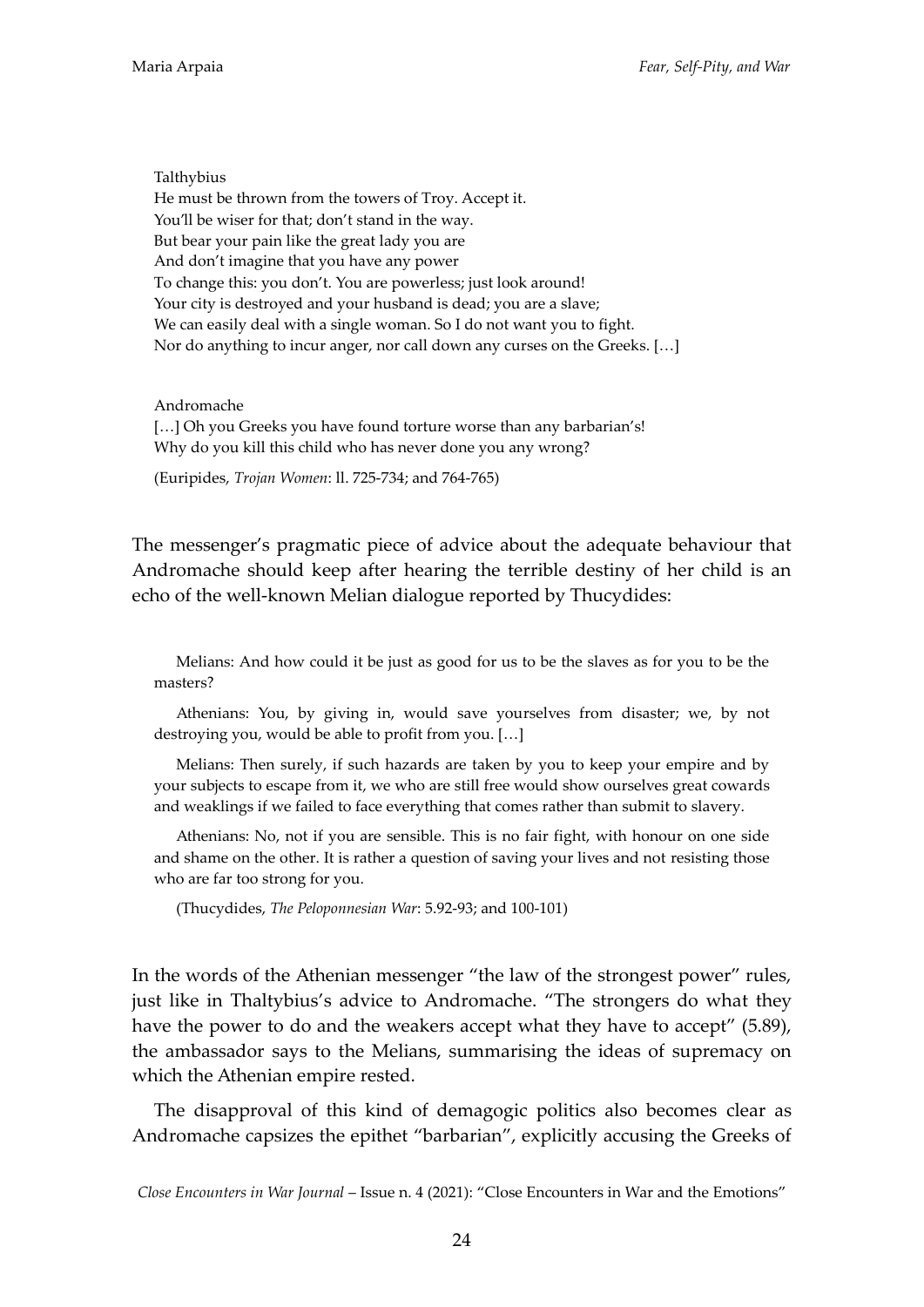being 'barbarians' (Euripides, *Trojan Women*: ll. 764-765), for they murdered an innocent. The lack of mercy towards women and babies was a usual practice in ancient wartime, and for this reason, the insistence on the feelings of the vanquished produces a profound emotional effect on the audience.

In the *Trojan Women*, the spectator is confronted with the suffering of the Trojans, both protagonists and the Chorus. Their laments trigger pity in the Greek audience and, employing this quintessential emotion of tragedy, move the spectators to empathise with the experience of the Trojan women (Duè, *The Captive Women's Lament*: 111). As the tragedy erases the boundaries between the vanquished slaves and the victors, so the distinction between the Greeks and the foreigners is blurred and even subverted. The contrast between the Greeks and the Trojans often serves only to highlight the sameness of their suffering, for the laments of the Trojan women are fundamentally Greek in form and theme, and their very 'Greekness' overrides the otherness of ethnicity and social status. The effect aimed to wholly erase all distinctions between the Greeks and foreigners, male and female, slaves and free individuals. Within the strict boundaries of the tragic performance, these distinctions could be questioned, explored, and experienced by an audience of Greek citizens (112). Disillusioned by politics, Euripides aimed to upset the Athenians by challenging their self-awareness, by modifying the traditional narrative structure of the play, <sup>20</sup> constructing this piece of work not as a unitary story but by stitching together single pieces of lamentations, and by overturning the roles of victims and oppressors.

## **Conclusions**

Choral performances in both plays are focused on the female perspective. While male heroes could usually kill their warrior opponents or be killed with honour defending their homeland, women were left with the only chance to cry their fallen husbands, sons and brothers and to endure a destiny of rape and slavery. What is foretold by the Theban maidens waiting for the enemy assault is actually enacted in the words of the Trojan women: the grave – albeit premature – fear of the maidens becomes the pitiful condition of the defeated Trojan women. Both agree in claiming that it would be far better to die than suffer this kind of abuse: 'I declare that the dead will do better than the captives' (Aeschylus, *Seven against Thebes*: ll. 336-337), the Theban maidens say, and similarly states Andromache: 'I think not to be born is the same as death, and to live with suffering is worse than dying' (Euripides, *Trojan Women*: ll. 636-637). This is the female common opinion about the war in ancient times as well as today when rape – although no longer slavery – continues to be one major fear

*Close Encounters in War Journal* – Issue n. 4 (2021): 'Close Encounters in War and the Emotions'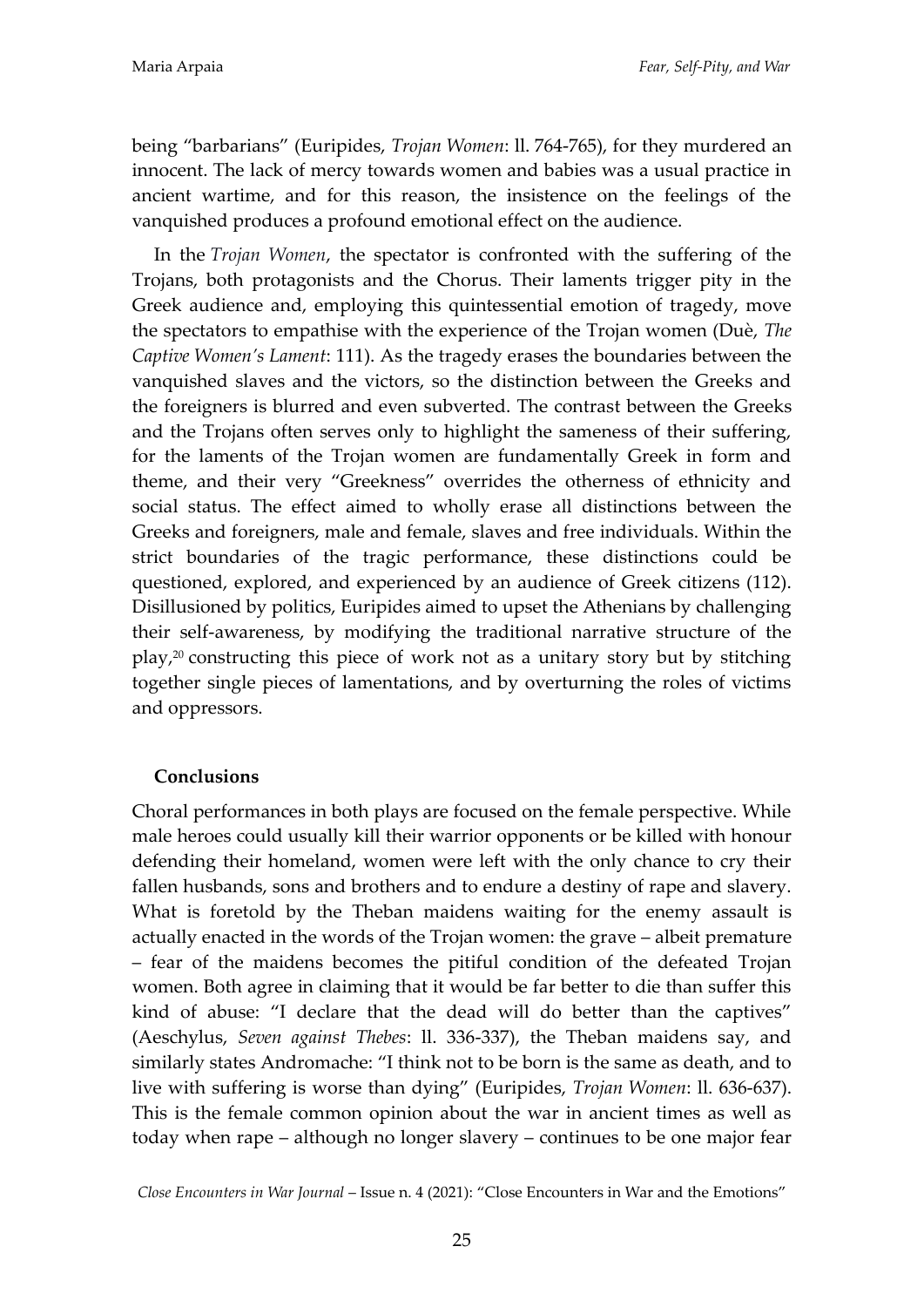for women exposed to war.

Both the tragedians use the feminine perspective to problematize the ideological conception of the fear of war. In Aeschylus's play, the Athenian audience are asked to remember proudly how they bravely repelled the barbarian invasion and, on the other hand, to feel more comfortable with the fear, which is presented as an inevitable aspect of war that should however be put under the control of reason. Aeschylus's teaching consists in not ignoring the emotional aspects of war but in heroically overcoming the backdrops of any emotive reaction to war and its effects. During the Peloponnesian War, instead, the Athenian audience was asked to confront some recent political and military decisions of their government by witnessing the suffering of the Trojan women. Euripides dramatizes the effects of war on women to challenge the bellicose ideology of Athenian imperialism. It is worth remembering that in both the plays, the connection of war and fear includes such emotions as desperation and self-pity and that these emotions, in turn, imply some direct experience of war and combat. By experiencing and collectively displaying emotions, the Chorus influences the citizens' decision-making process and contributes to form the common opinion of the community. The Chorus consistently influences the characters' and the audience's perception of dramatic events and their ethical consequences. The pleasure that the spectators derive from identifying themselves with a collective body – and the 'emotive distance' that characterises the empathic communication of these dramas – makes it easy to assess the emotional component of judgment for both the individual and the community within and, potentially, without the plays.

#### **References**

Aélion, Rachel. *Euripide, héritier d'Eschyle*. Paris: Belles Lettres, 1983.

- Aeschylus. *Seven Against Thebes*. Translated by Herbert Weir Smyth. Vol. 1. Cambridge: Harvard University Press, 1926.
- Alexiou, Margaret. *The Ritual Lament in Greek Tradition*. Cambridge: Rowman & Littlefield, 1974.
- Anderson, Michael. *The Fall of Troy in Early Greek Poetry and Art*. Oxford: Clarendon Press, 1997.
- Aristotle. *Poetics*. Translated by Antony Kenny. Oxford: Oxford University Press, 2013.
- Arnott, Peter. *Public and Performance in the Greek Theatre*. London: Routledge, 1989.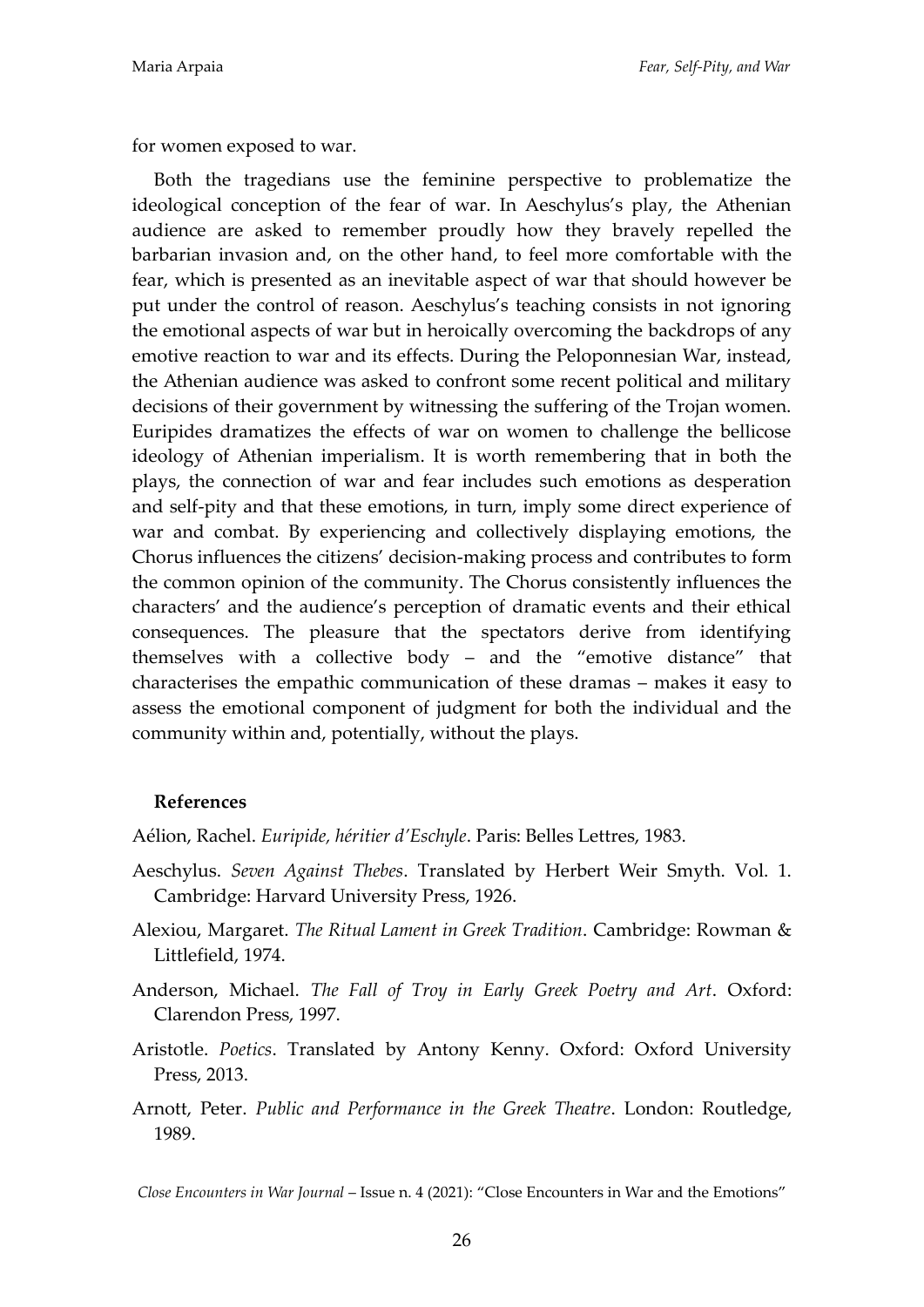- Bierl, Anton. *Dionysos und die griechische Tragödie. Politische und metatheatralische" Aspekte im Text*. Tübingen: Narr, 1991.
- Boardman, John. *Athenian Red Figure Vases of the Classical Period*. New York: Thames & Hudson, 1989.
- Bowra, Cecil Maurice. *Euripides' Epinician for Alcibiades*. «Historia», 9 (1960): 68- 79.
- Calame, Claude. *Performance Aspects of the Choral Voice in Greek Tragedy: Civic Identity in Performance*. In *Performance Culture and Athenian Democracy*. Ed. by Simon Goldhill and Robin Osborne. Cambridge: University Press, 1999. 125- 153.
- Cairns, Douglas. *Horror, Pity and the Visual in Ancient Greek Aesthetics*. In *Emotions in the Classical World*. Ed. By Douglas Cairns and Damien Nelis. Stuttgart: Steiner, 2017. 53-77.
- Croally, Neil. *Euripidean Polemic. The* Trojan Women *and the Function of Tragedy.*  Cambridge: Cambridge University Press, 1994.
- Dale, Amy Marjorie. *The Lyric Metres of Greek Drama*. Cambridge: Cambridge University Press, 1948.
- Dawson, Doyne. *The Origins of Western Warfare. Militarism and Morality in the Ancient World*. Colorado: West View Press, 1996.
- Delebecque, Edouard. *Euripide et la guerre du Péloponnèse*. Paris: Klincksieck, 1951.
- Di Benedetto, Vincenzo. *Euripide. Teatro e societ|*. Turin: Einaudi, 1971.
- Duè, Casey. *The Captive Women's Lament in Greek Tragedy*. Austin: The University of Texas Press, 2006.
- Euripides. *Trojan Women*. Translated by Marianne McDonald. In *The Living Art of Greek Tragedy*. Ed. by Marianne *McDonald*. *Bloomington*, IN*: Indiana* University Press, 2003. 21-70.
- Ferrari, Gloria. *The Ilioupersis in Athens*. «*HSCP*», 100 (2000): 119-150.
- Finley, Moses. *Economy and Society in Ancient Greece*. Harmondsworth: Penguin, 1981.
- Foley, Helene. *Choral Identity in Greek Tragedy*. «Classical Philology», 98, 1 (2003): 1-30.
- Friedrich, Rainer. *Everything to Do with Dionysos? Ritualism, the Dionysiac, and the tragic*. In *Tragedy and the Tragic. Greek Theatre and Beyond*. Ed. by Michael Stephen Silk. Oxford: Oxford University Press, 1996. 257-283.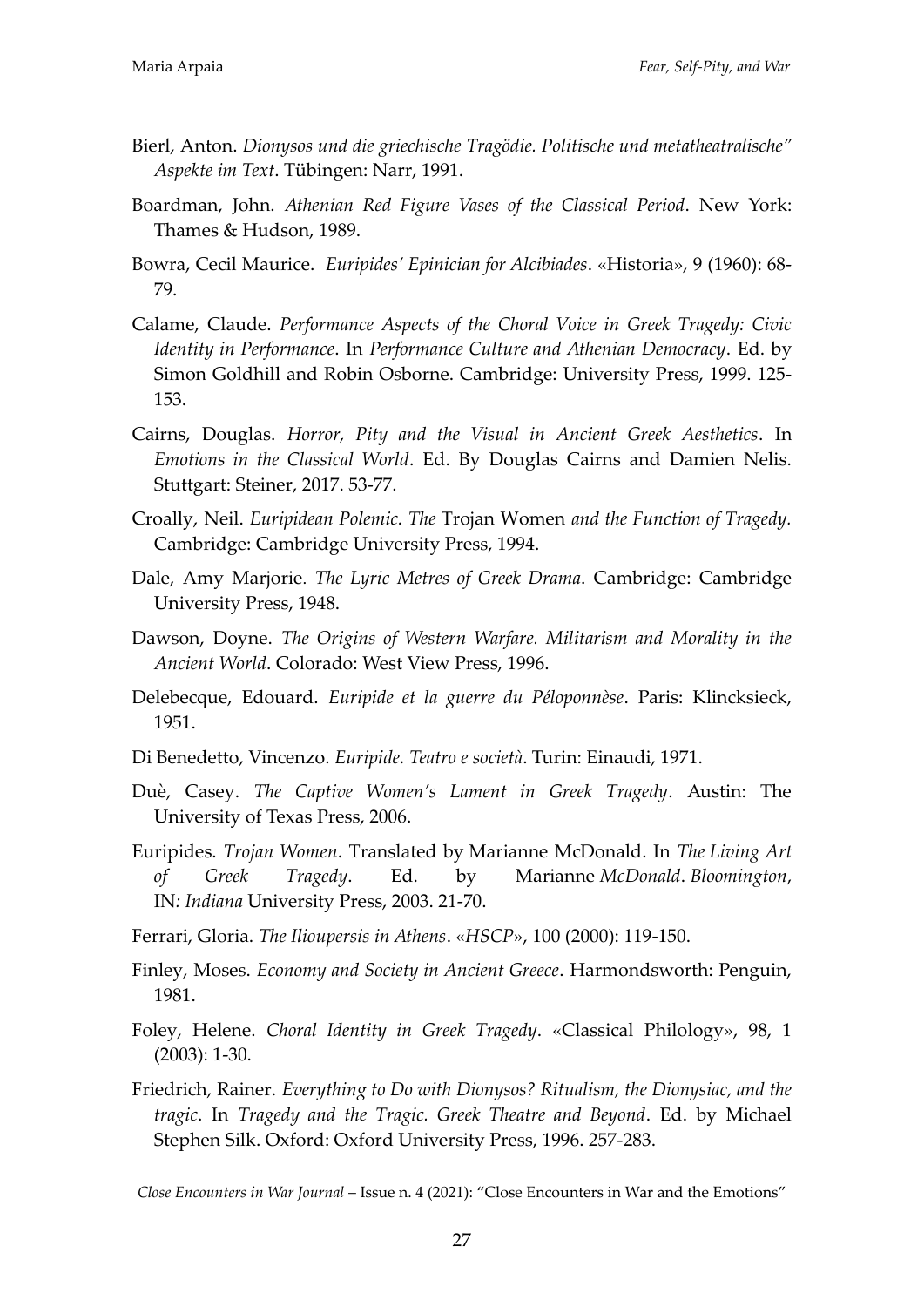- Gagarin, Michael*. Aeschylean Drama*, Berkeley: University of California Press, 1976.
- Gentili, Bruno and Liana Lomiento. *Metrica e ritmica. Storia delle forme poetiche nella Grecia antica*. Milan: Mondadori, 2003.
- Goldhill, Simon. *Collectivity and Otherness – The Authority of the Tragic Chorus: Response to Gould*. In *Tragedy and the Tragic. Greek Theatre and Beyond*. Ed. by Michael Stephen Silk. Oxford: Oxford University Press, 1996. 244-256.
- Goldie, Peter. *The Emotions. A Philosophical Exploration*. Oxford: Oxford University Press, 2010.
- Goossens, Roger. *Euripide et Athènes*. Brussels: Palais des Académies, 1962.
- Gould, John*. Tragedy and Collective Experience*. In *Tragedy and the Tragic. Greek Theatre and Beyond*. Ed. by Michael Stephen Silk. Oxford: Oxford University Press, 1996. 217-243.
- Griffin, Jasper. *The Social Function of Greek Tragedy*. «Classical Quarterly», 48 (1998): 39-61.
- Hall, Edith. *Introduction*. In *Euripides' Hecuba, The Trojan Women, Andromache*. Ed. by James Morwood. Oxford: Oxford University Press, 2000. i-xii.
- Halliwell, Stephen. *The Aesthetics of Mimesis. Ancient Texts and Modern Problems*. Princeton: Princeton University Press, 2002.

――――. *Aristotle and the Experience of Tragic Emotion*. In *Between Ecstasy and Truth. Interpretation of Greek Poetics from Homer to Longinus*. Ed. by Stephen Halliwell. Oxford: University Press, 2011. 208-236.

- Hamilton, Edith. *A Pacifist in Periclean Athens*. In: *Euripides. Trojan Women,*  Translated by Edith Hamilton. New York: Bantam, 1971. 1-11.
- Ieranò, Giorgio. *Introduzione*. In: Eschilo*. Persiani – Sette a Tebe*. Translated by Giorgio Ieranò. Milan: Mondadori, 1997. v-xxvi.
- Kaimio, Maarit. *The Chorus of Greek Drama within the Light of the Person and Number Used*. Helsinki: Societas Scientiarum Finnica, 1970.
- Konstan, David. *The Emotions of the Ancient Greeks. Studies in Aristotle and Classical Literature.* Toronto: University of Toronto Press, *2006*.
	- ――――. *The Tragic Emotions*. «Comparative Drama», 33, 1 (1999): 1-21.
- Lada-Richards, Ismene. *Empathic Understanding: Emotion and Cognition in Classical Dramatic Audience-Response*. «Proceedings of the Cambridge Philological Association», 39 (1993): 94-140.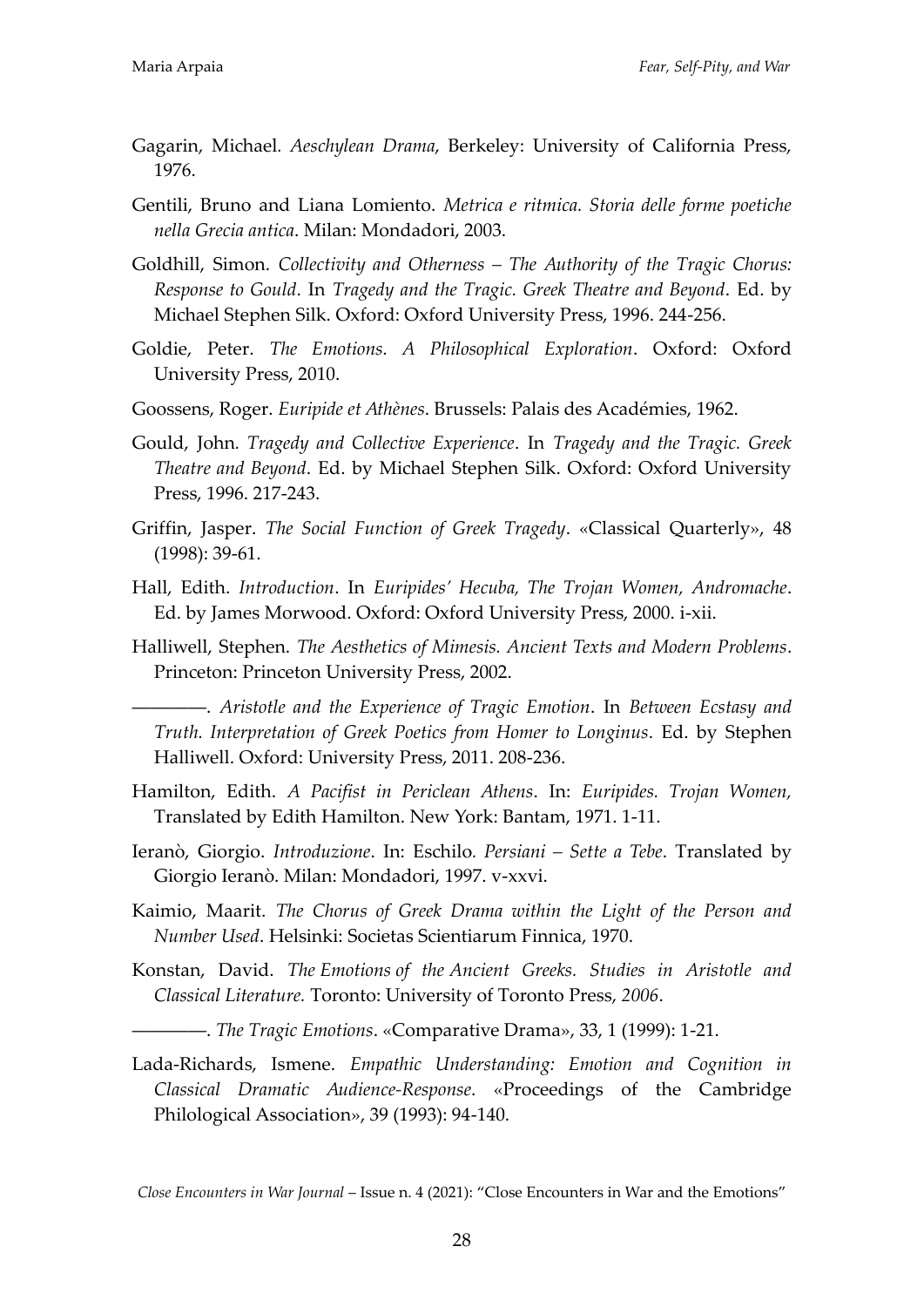Lord, Albert. *A Singer of Tales*. Cambridge: Harvard University Press, 1960.

- Marinis, Agis. *Seeing Sounds: Synaesthesia in the parodos of* Seven Against Thebes. «Logeion: A Journal of Ancient Theatre», 2 (2012): 27-60.
- Maxwell-Stuart, Peter. *The Dramatic Poets and the Expedition to Sicily*. «Historia», 22 (1973): 397-404.
- Munteanu, Dana LaCourse. *Grief: the Power and Shortcomings of Greek Consolation*. In: *Emotions in the Classical World*. Ed. by Douglas Cairns and Damien Nelis. Stuttgart: Steiner, 2017. 79-103.
- ――――. *Tragic Pathos. Pity and Fear in Greek Philosophy and Tragedy*. Cambridge: Cambridge University Press, 2012.
- Ong, Walter. *Orality and Literacy*. London: Methuen, 1982.
- Parry, Adam (Ed.). *The Making of Homeric Verse*. Oxford: Clarendon Press, 1971.
- Pickard-Cambridge, Arthur Wallace. *The Dramatic Festivals of Athens*. Oxford: Oxford University Press, 1968.
- Saïd, Suzanne. *Greeks and Barbarians in Euripides' Tragedies: The End of Differences*? In: *Greeks and Barbarians*. Ed. by Thomas Harrison. New York: Routledge, 2002. 62-100.
- Segal, Charles. *Euripides and the Poetics of Sorrow*. Durham: Duke University Press, 1993.
- Sheppard, Anne. *The Poetics of Phantasia. Imagination in Ancient Aesthetics*. London: Bloomsbury Academic, 2014.
- Snaevarr, Stefán. *Metaphors, Narratives*, Emotions. Their Interplay and Impact, Amsterdam: Brill, 2010.
- Schnyder, Bernadette. *Angst in Szene gesetzt. Zur Darstellung der Emotionen auf der Bühne des Aischylos*. Tübingen: Narr, 1995.
- Stanford, William Bedell. *Greek Metaphor. Studies in Theory and Practice*, Oxford: Blackwell, 1936.
- Taplin, Oliver. *The Stagecraft of Aeschylus. The Dramatic Use of Exits and Entrances in Greek Tragedy*. Oxford: Clarendon Press, 1977.
- Thucydides. *The Peloponnesian War.* Translated by Martin Hammond and P. J. Rhodes. Oxford: Oxford University Press, 2009.
- Vidal-Naquet, Pierre. *The Place and Status of Foreigners in Athenian Tragedy*. In: *Greek Tragedy and the Historian*. Ed. by Christopher Pelling. Oxford: Clarendon Press, 1997. 110-119.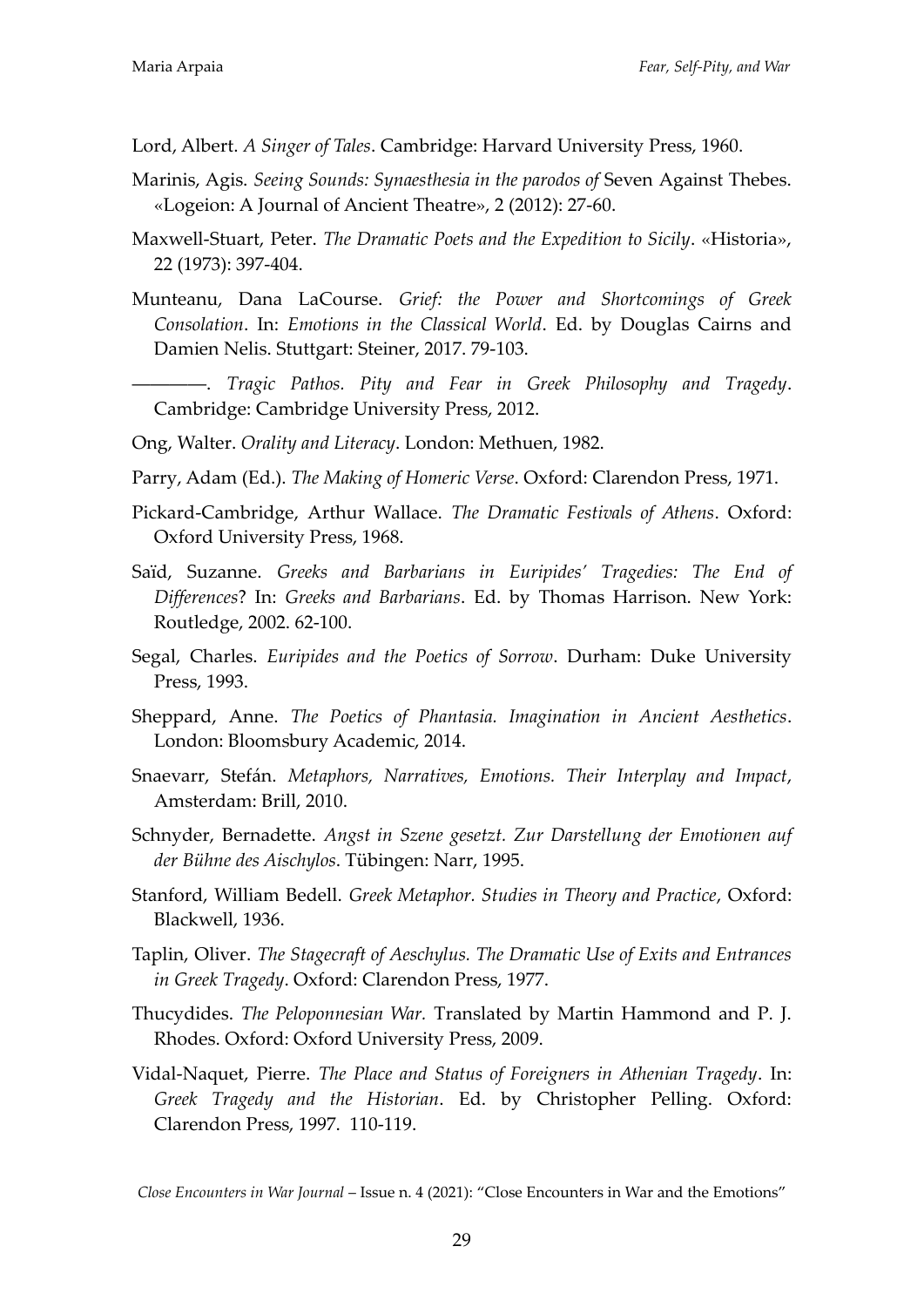- Visvardi, Eirene. *Emotion in Action. Thucydides and the Tragic Chorus*. Leiden: Brill, 2015.
- Waern, Ingrid. *Zur Synaesthesie in griechischer Dichtung*. «Eranos» 50 (1952): 14- 22.
- Westlake, Donald. *Euripides' Troades: 205-229*. «Mnemosyne», 6 (1953): 181-191.
- Zanker, Graham. *Enargeia in the Ancient Criticism of Poetry*. «Rheinisches Museum für Philologie», 124 (1981): 297-311.
- Zeitlin, Froma. *Thebes: Theater of Self and Society in Athenian Drama*. In *Nothing to Do with Dionysos?* Ed. by [John Winkler](https://press.princeton.edu/taxonomy/term/16556) and [Froma Zeitlin.](https://press.princeton.edu/taxonomy/term/20963) Princeton: Princeton University Press, 1990. 130-167.

<sup>2</sup> Tragedies and comedies were performed in dramatic festivals of Athens, called *Dionysia*, which also constituted an essential part of the cult of Dionysus. This was the god of theatre and in general governed all those activities through which the worshippers could experience the ecstatic overcoming of the human condition (e.g. through alcoholic intoxication or by being possessed by mania, the divine force of the god, during the mystical liturgies. On this issue see Pickard-Cambridge (*The Dramatic Festivals of Athens*). All citizens were encouraged to attend the Dionysus' theatre and to watch the dramas, in which the spectators were emotionally involved in the events performed. In a certain sense, the spectators were possessed by the Dionysian force of *emp{theia* and identified themselves with the characters' reactions to the events. For more details on this specific issue, see Bierl (*Dionysos*); and Friedrich (*Everything to Do with Dionysos?*). The power of such emotional communication between the actors and the spectators was also employed by the democratic government to spread the main values of the city, which usefully influenced public opinion about the most relevant public events. The focus of the performance, moreover, did not limit to the tragedy's

<sup>&</sup>lt;u>.</u> <sup>1</sup> The *Iliad* represented the cultural expression of early Greek society. The historical background of the Homeric poem is the late Bronze Age, in the early twelfth century BC, but its composition probably dates to the eighth century BC in a context of aristocratic rule. Oral literature was central to the educational-cultural function of the itinerant rhapsode, who composed epic poems out of memory and improvisation and disseminated the aristocratic values about warfare, via song and chant, during his travels and at the [Panathenaic Festival.](https://en.wikipedia.org/wiki/Panathenaic_Festival) About the educational and cultural function of the oral Greek epic, see in particular Havelock (*Preface to Plato*). On the methods of oral composition and his psychodynamics effects on the audience, see Lord (*A Singer of Tales*); Parry (*The making of Homeric Verse*); and Ong (*Orality and Literacy*). Such virtues as honour and responsibility were central to the aristocratic ethic of warfare. Single combat or duel was the apical moment of the battle, during which also excesses of pride, vengeance and cruelty were displayed. These kinds of values dwelled on in the literary tradition and the cultural imagery also after the sociopolitical conditions changed and Athens became a democratic city that based its military power on the hoplitic phalanx. This was a collective combat unit made of heavily armed citizens whose prevalent values were loyalty, discipline, and camaraderie. For an overview of this issue see Dawson (*The Origins of Western Warfare*).

*Close Encounters in War Journal* – Issue n. 4 (2021): 'Close Encounters in War and the Emotions'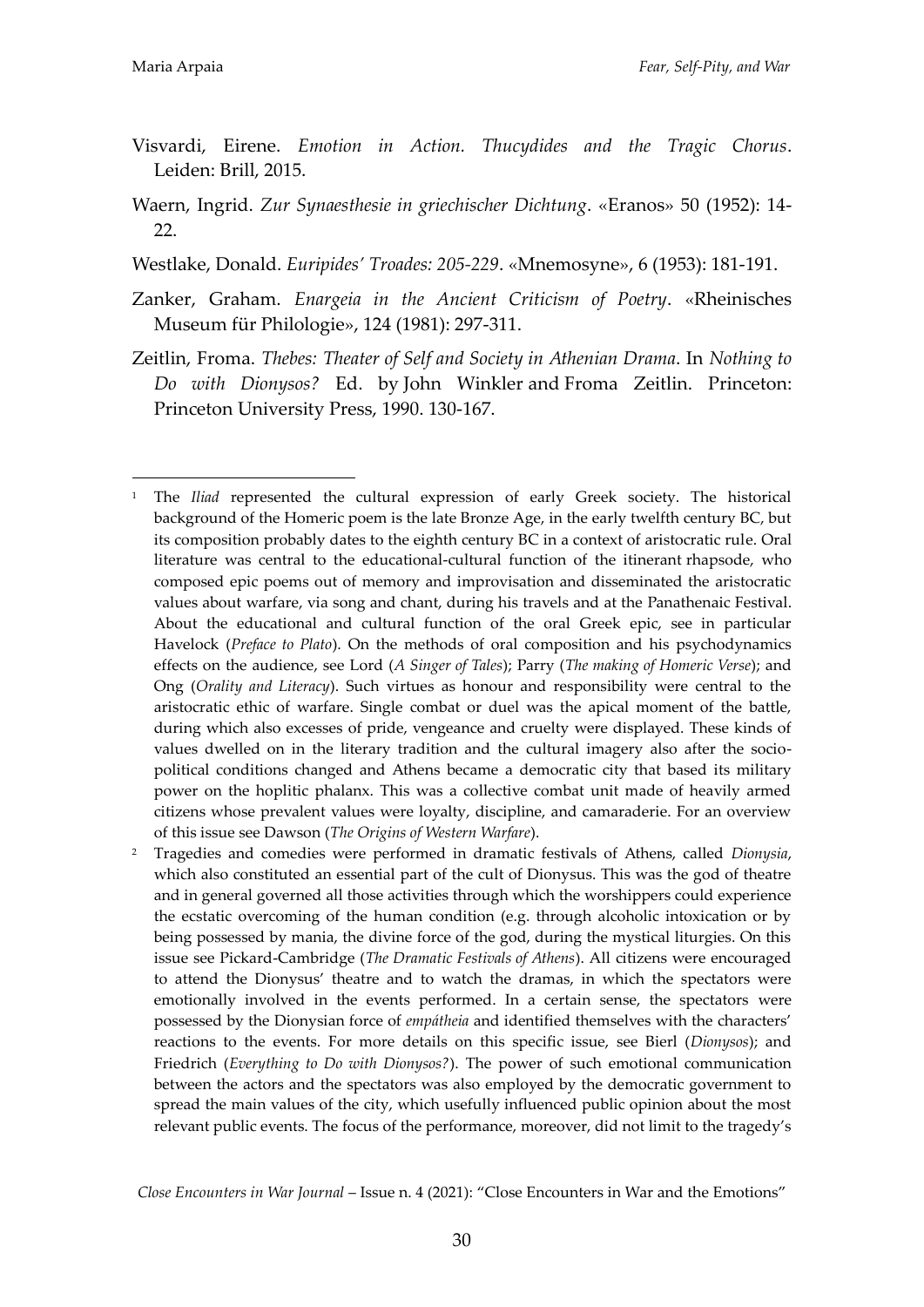<u>.</u>

plot: the contents of the tragedies were very traditional. The dramatists represented wellknown stories borrowed from traditional and local myths. They did not aim to surprise the audience with some unexpected conclusions of those stories but to focus their attention on one specific theme. The characters embodied different points of view about moral, political, and religious issues and the audience was guided to reflect on them and to build up their own opinion. This new way of telling mythical stories was functional to make the audience aware of the democratic management of public life founded on the exchange of points of view and rhetoric. See Arnott (*Public and Performance*); and Griffin (*The Social Function of Greek Tragedy*).

- <sup>3</sup> On this issue, see in particular Zanker (*Enargeia*); and Sheppard (*The Poetics of Phantasia*).
- <sup>4</sup> Konstan, in *The Emotions of the Ancient Greeks*, mainly examines the relationship between emotion, feeling, and cognitive components on stage.
- <sup>5</sup> The same concept is illustrated in Plato's *Republic* (606b). See Halliwell (*The Aesthetics of Mimesis*: 77).
- <sup>6</sup> See Cairns (*Horror*: 71-72). Halliwell affirms: 'When we feel pity, we do not share the sufferer's subjectivity: however much we may draw emotionally near to it, or move vicariously with its psychological expression, we remain, qua feelers of pity, outside the immediate, 'first- person' reality of the pain, whether physical or mental' (*The Aesthetics of Mimesis*: 216).
- <sup>7</sup> About the role of the chorus in the Greek tragedy, see Calame (*Performance Aspects*); Goldhill (*Collectivity and Otherness*); Gould (*Tragedy and Collective Experience*); Kaimio (*The Chorus of Greek Drama*); and Foley (*Choral Identity in Greek Tragedy*). On the choral emotivity in tragedy and its relationship with collective emotions, see Visvardi (*Emotion in Action*); and Lada-Richards (*Empathic Understanding*).
- <sup>8</sup> The idea that emotions are linked to narrative structures was initially proposed by Goldie (*The Emotions*) and later developed by Snaevarr (*Metaphors, Narratives, Emotions*).
- <sup>9</sup> About the pathetic function of the dochmiac metres in *Seven against Thebes*, see Gentili & Lomiento (*Metrica e ritmica*: 241-242). The scholars underline that in the first parodos the long succession of astrophic dochmiac verses is functional to convey the description of the fear of war and the dangers of an enemy invasion. Taplin (*The Stagecfraft of Aeschylus*: 141-142) suggests a scattered entry of the Chorus on stage basing his suggestion on the internal evidence of the dochmiac astrophic lyrics.
- <sup>10</sup> For a more detailed overview of the rhetorical and cognitive rule of the synaesthesia in *Seven against Thebes*, see Marinis (*Seeing Sounds*). On this topic in ancient Greek literature, see Stanford (*Greek Metaphor*); Waern (*Zur Synaesthesie*); and Zancher (*Enargeia*).
- <sup>11</sup> Eteocles: "Damn you! Will you not endure these events in silence?" / Chorus: "Gods of our city! Do not let my fate be slavery!' (ll. 252-253).
- $12$  For a comparison between the formal structure and the lexicon of ritual lamentation and the choral performance of slave women, see Alexiou (*The Ritual Lament*).
- <sup>13</sup> On the issue, see Duè (*The Captive Women's Lament*).
- <sup>14</sup> According to Bowra (*Euripides' Epinician for Alcibiades*), *Trojan Women* could be written only after the Melian slaughter (winter 416), considering that Euripides composed the Epinician for Alcibiades in the summer of 416 BC. But Di Benedetto (*Euripide*: 185) argues that this dating, established in Euripides's favour for Alcibiades, cannot be proved, as well as direct involvement of Alcibiades in the expedition against Melo cannot be proved.
- <sup>15</sup> When Mytilene revolted too against Athens, some years later, the Athenians made a very similar decision: 'And out of anger, it seemed good to the Athenians to not only kill the